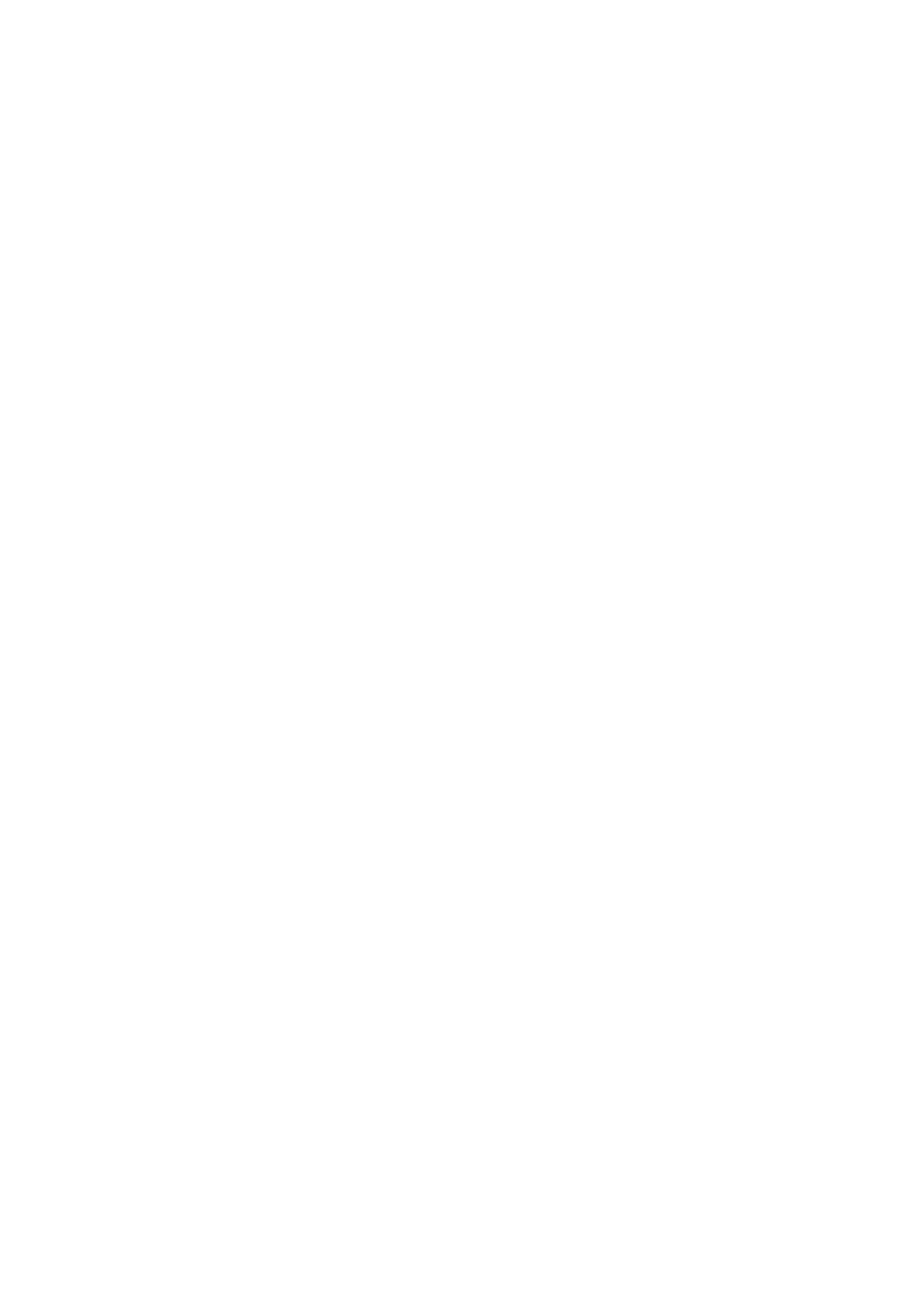# **EUROPEAN UNIVERSITY INSTITUTE, FLORENCE ROBERT SCHUMAN CENTRE FOR ADVANCED STUDIES MEDITERRANEAN PROGRAMME**

*The Arab Spring and the Crisis of the European Border Regime: Manufacturing Emergency in the Lampedusa Crisis* 

**GIUSEPPE CAMPESI**

EUI Working Paper **RSCAS** 2011/59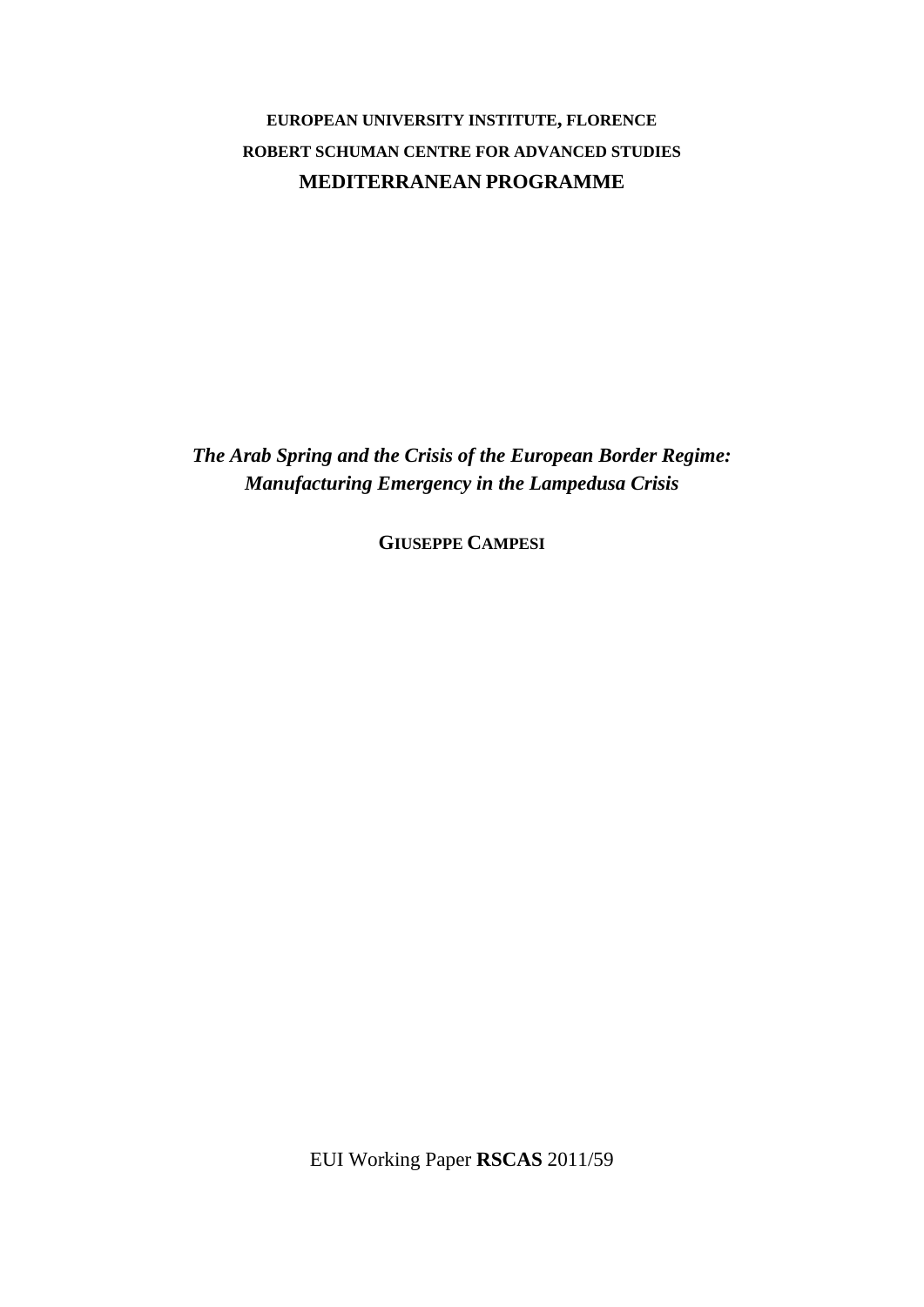This text may be downloaded only for personal research purposes. Additional reproduction for other purposes, whether in hard copies or electronically, requires the consent of the author(s), editor(s). If cited or quoted, reference should be made to the full name of the author(s), editor(s), the title, the working paper, or other series, the year and the publisher.

ISSN 1028-3625

© 2011 Giuseppe Campesi

Printed in Italy, November 2011 European University Institute Badia Fiesolana I – 50014 San Domenico di Fiesole (FI) Italy [www.eui.eu/RSCAS/Publications/](http://www.eui.eu/RSCAS/Publications/)  [www.eui.eu](http://www.eui.eu)  cadmus.eui.eu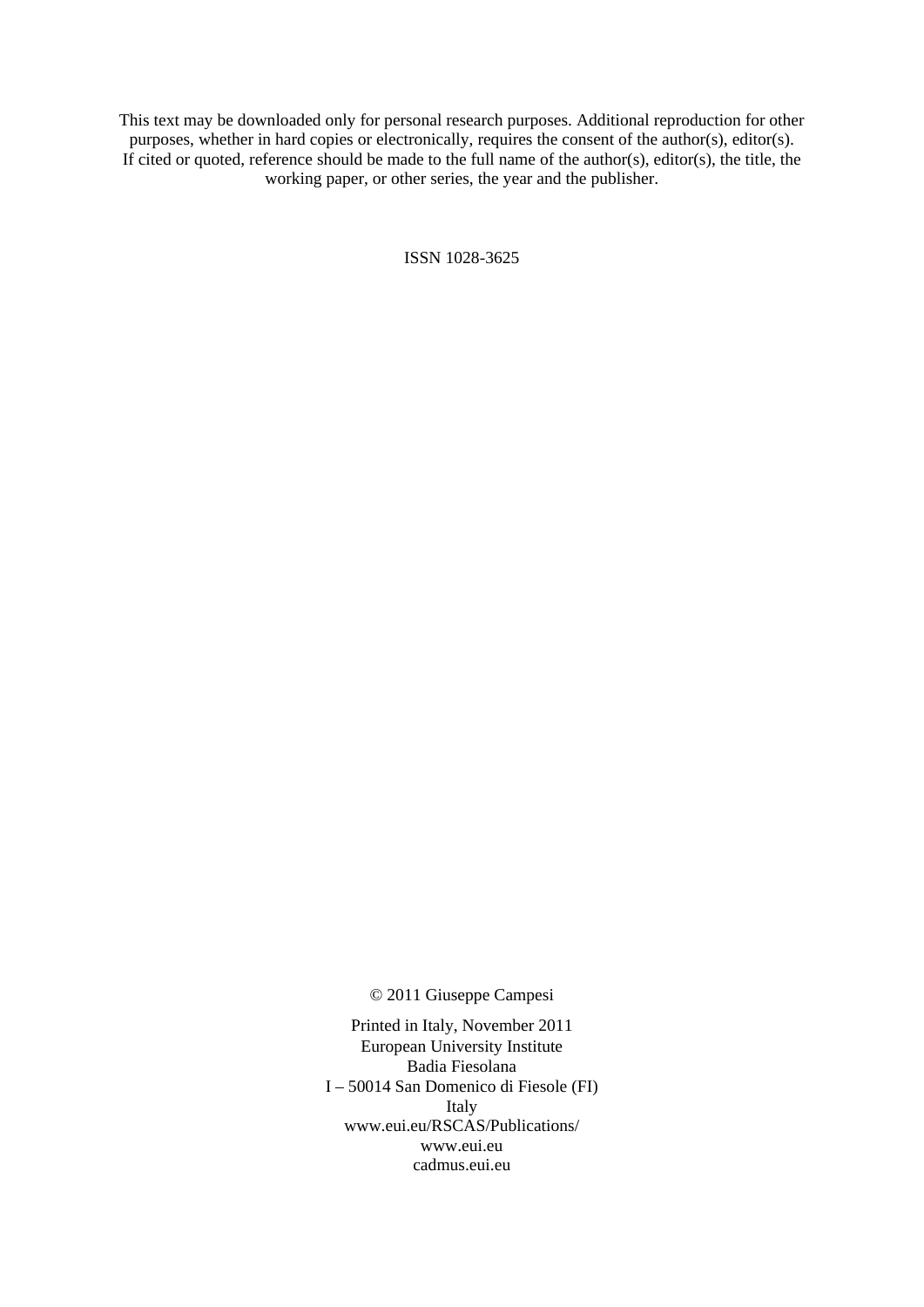# **Robert Schuman Centre for Advanced Studies**

The Robert Schuman Centre for Advanced Studies (RSCAS), created in 1992 and directed by Stefano Bartolini since September 2006, aims to develop inter-disciplinary and comparative research and to promote work on the major issues facing the process of integration and European society.

The Centre is home to a large post-doctoral programme and hosts major research programmes and projects, and a range of working groups and ad hoc initiatives. The research agenda is organised around a set of core themes and is continuously evolving, reflecting the changing agenda of European integration and the expanding membership of the European Union.

Details of the research of the Centre can be found on: <http://www.eui.eu/RSCAS/Research/>

Research publications take the form of Working Papers, Policy Papers, Distinguished Lectures and books. Most of these are also available on the RSCAS website: <http://www.eui.eu/RSCAS/Publications/>

The EUI and the RSCAS are not responsible for the opinion expressed by the author(s).

#### *The Mediterranean Programme*

The Mediterranean Programme was set up at the Robert Schuman Centre for Advanced Studies of the European University Institute in 1998. The Programme focuses on research that concerns the Euro-Mediterranean area, thus embracing Southern Europe, the Balkans, the Middle East and North Africa, including the countries involved in the Barcelona Process.

As a part of the Mediterranean Programme, the Mediterranean Research Meeting (MRM) brings together scholars from across the region. The MRM has been organised annually since March 2000. It has become one of the major gatherings in Europe of social and political scientists, economists, lawyers and historians working on topics related to the Middle East & North Africa, and recently also to Southern and South-Eastern Europe, including their mutual relationships and relations with Europe.

The Mediterranean Programme and its activities have been financed by: Banca d'Italia, Capitalia, Compagnia di San Paolo, Comune di Firenze, Eni S.p.A., European Investment Bank, Fondazione Monte dei Paschi di Siena, Ministero degli Affari Esteri, Ente Cassa di Risparmio di Firenze, the European Commission, the Regione Toscana and Campus Mare Nostrum.

*For further information:* Mediterranean Programme Robert Schuman Centre for Advanced Studies European University Institute Via delle Fontanelle, 19 50016 San Domenico di Fiesole (FI), Italy E-mail: [Academic.Medmeet@eui.eu](mailto:Academic.Medmeet@eui.eu)   $Fax: + 390554685770$ <http://www.eui.eu/RSCAS/research/Mediterranean>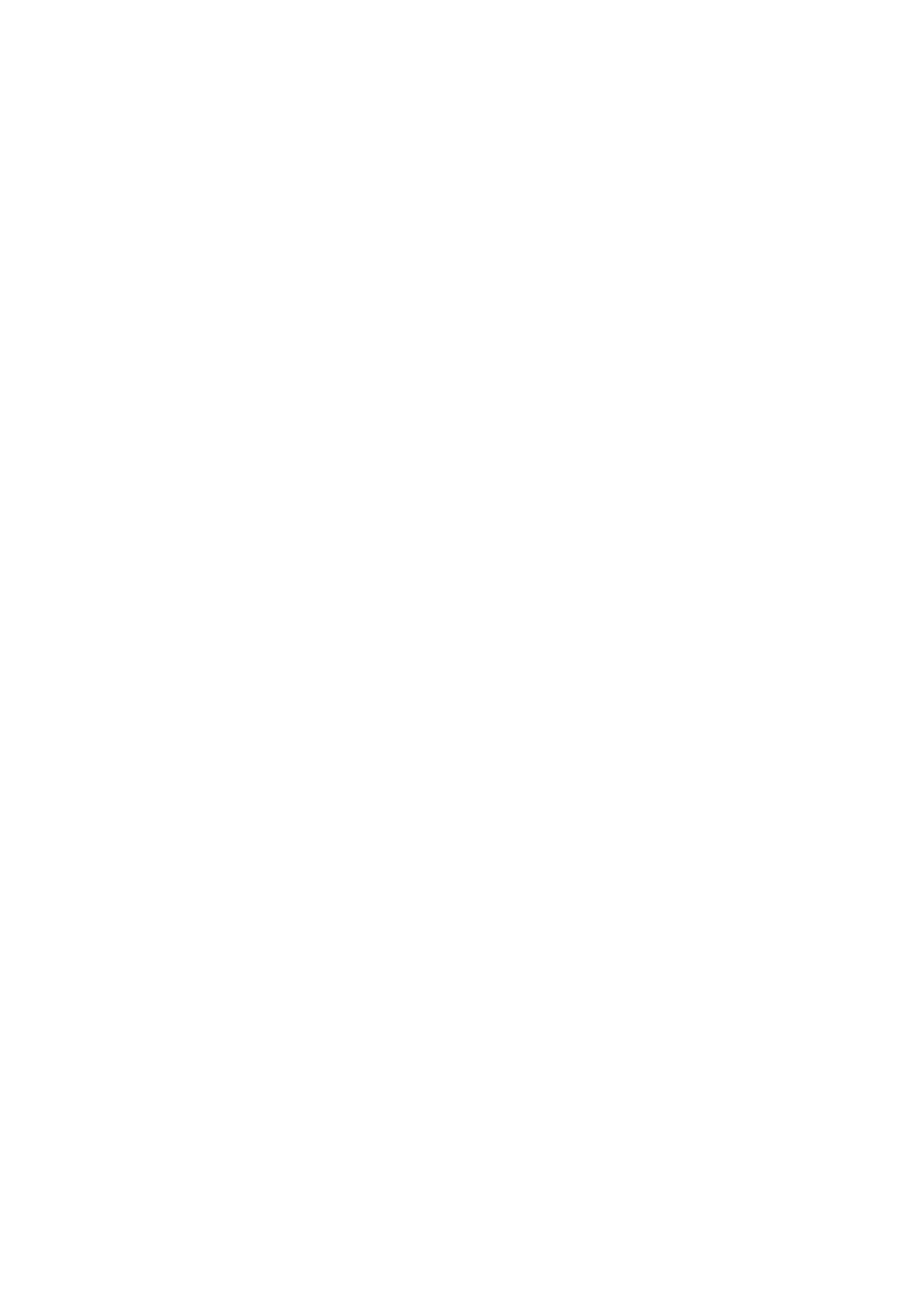## **Abstract**

The so-called Arab Spring has thrown out of kilter the precarious balance on which the Euro-Mediterranean border-control regime has been built over the years, illustrating the need to set this regime on a new foundation. The breaking point in the crisis came when the flow of migrants landing on Italian shores in Lampedusa took a spike at the beginning of this year. I analyze how the Italian government manufactured the Lampedusa crisis by matching a discursive rhetoric to government strategy, and I highlight how the sovereign prerogative to define emergency was questioned at both a supranational and a subnational level. I also discuss the main assumption behind securitization theory, exploring the complex web of political and institutional relationships involved in the securitization process and illustrating the ambiguity of the security language deployed by the main securitizing actors. Finally, I look at the possible outcomes of the crisis by looking at the interests involved when it comes to reconfiguring the power to define and govern emergency within the framework of the European border-control regime.

# **Keywords**

Migration, securitization, state of emergency, border control, human rights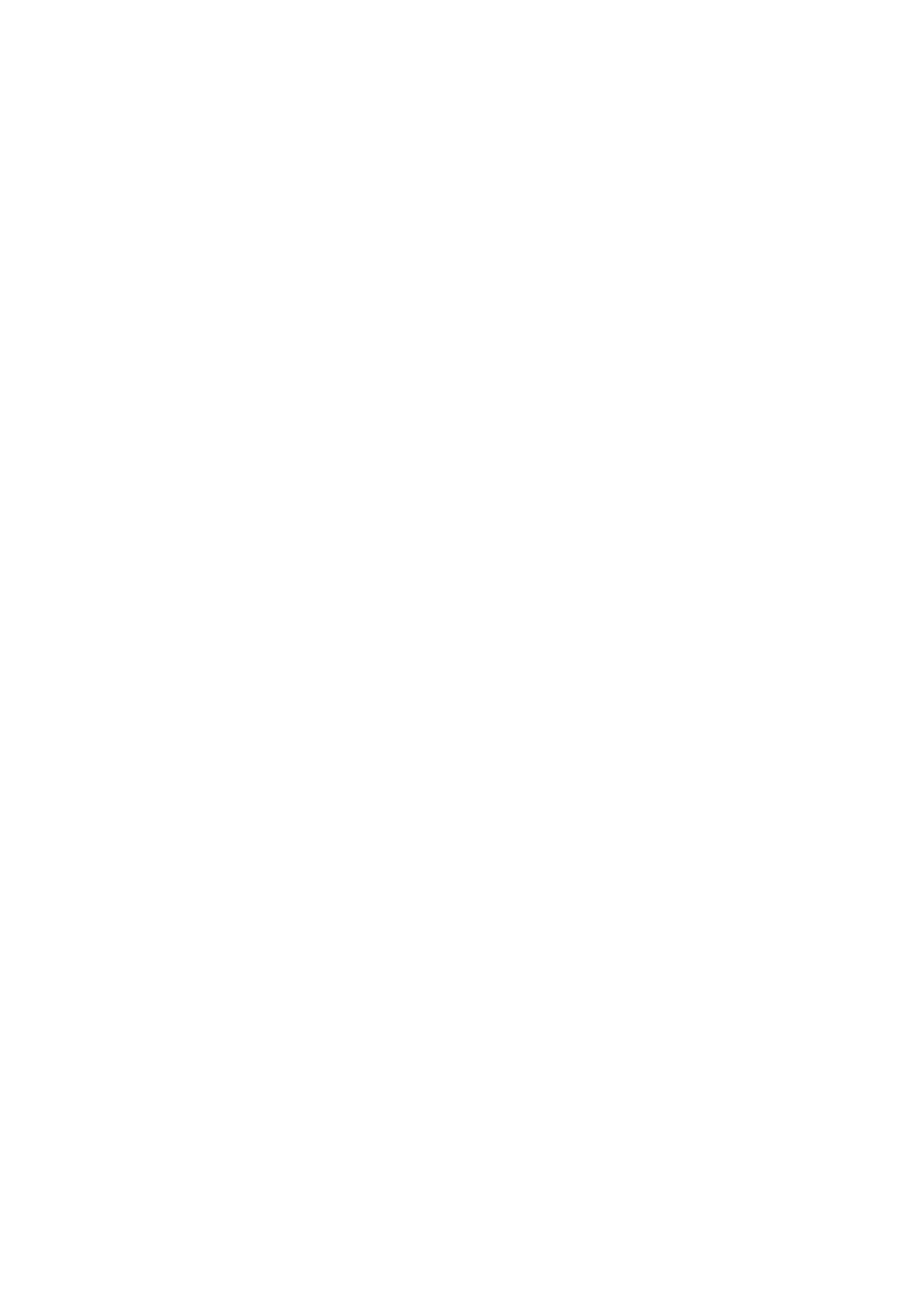#### **1. Introduction**

-

From January to May 2011, some 30,000 migrants landed on Italian shores, many of them making for the tiny island of Lampedusa, which for years has stood as a prominent symbol of the fight that Europe and the Italian government have waged against irregular migration in the Mediterranean region. The overwhelming majority of these migrants were Tunisian, with a minor percentage fleeing the ravaged Libya. These numbers are relevant if we consider that during the whole of 2008, when Italy had one of its peak inflow, an estimated 36,900 migrants landed on Italian shores. These numbers also mark a turning point by comparison with the previous two years, when the European bordercontrol regime shut off the central Mediterranean route, thereby diverting the flow of irregular migrants to the Greek-Turkish border, as has been found to be the case by both the Italian government (Ministero dell'Interno 2010: 27) and Frontex (2009: 5). These numbers are extremely significant for Lampedusa itself, considering that for weeks the small island, with its 5,000 inhabitants, was home to more than 5,000 migrants at a highly overcrowded first-aid and reception centre, along with many other makeshift camps without sanitation or running water.

The so-called Arab Spring has unsettled the delicate balance on which the Euro-Mediterranean border-control regime has been built, a balance which, as even the less-critical observers are now forced to admit, hinges on the dirty job of a bunch of police states governed by a regime of permanent emergency. The crisis of the European border regime is thus mainly political, not migratory. It was triggered by the collapse of the political institutions in North African countries and by the widening of the web of bilateral agreements and diplomatic relations that for years have allowed a strict policing of migratory routes in the Mediterranean. This crisis is also reverberating through the complex institutional structure built over the years for governing Europe's internal and external borders. We may be forced to consider this crisis as another breaking point in the history of European migratory policy, similar to those of the past decade: the 2001, 2004 and 2005 terrorist attacks and the enlargement process. These events accelerated the reform process, increasing over the years the securitarian dimension of the European migratory policy.

The Lampedusa crisis thus stands as a perfect case study for analyzing how the securitization process is changing the European border regime. It is also an interesting case for analyzing the interplay between the norm and the exception which is at stake in the securitization process. I will thus analyze how the Italian government has manufactured the Lampedusa crisis by using a discursive rhetoric functional to its strategy: this will make it possible to show how the sovereign prerogative to define emergency was questioned at both a supranational and a subnational level. And in doing so I will illustrate the basic assumption behind securitization theory, exploring the complex interplay of political and institutional relationships that were involved in the securitization of the Lampedusa crisis. I will further illustrate the full complexity and ambiguity of the security language deployed by the main securitizing actors during the Lampedusa crisis, discussing as well how the security practices and the exceptional measures taken by the Italian government raise many concerns about the basic human rights of migrants.

Resorting to exceptional powers, the Italian government set off a bitter struggle among the different actors involved in migratory policy at the European level: at stake was the power to control the political and legal framework by which to define and govern emergency in migration policy. And such was exacerbation that the whole setup of the Schengen acquis and the European free-movement space are now in question. In this case, too, as on many other occasions, what brought the situation to a head was the decision to invoke exceptional powers, momentarily suspending the ordinary rule so as to preserve the legal framework in moments of crisis, on the model of the commissarial dictatorship

<sup>\*</sup>  This article draws on the research I had the oportunity to carry out as Jean Monnet Post-Doctoral Fellow at the European University Institute during the academic year 2010/2011.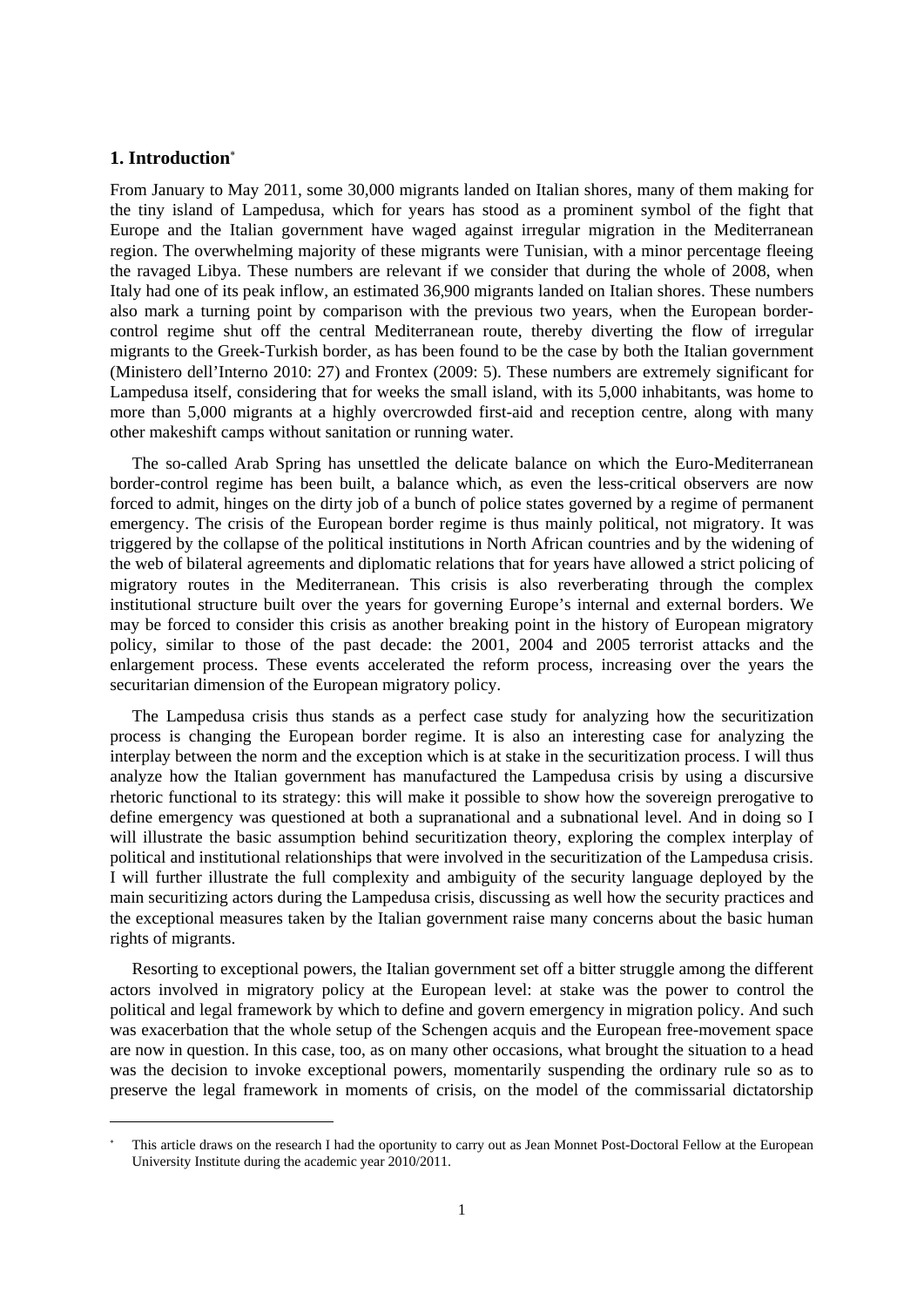theorized by Carl Schmitt, a model that informs the use of emergency powers in many Western democracies. This strategy brings always with it the risk of causing the whole framework to slide into a permanently altered state, as happens when recourse is made to sovereign dictatorship, where the definition of emergency invariably carries a subversive force apt to reshape the given legal-political order (Schmitt 1921). The outcome of the Lampedusa crisis may just be a new configuration of the power to define and govern emergency within the frame of European migratory policy, with the strongest member states pushing for an extension of their sovereign prerogative to suspend the ordinary Schengen regime.

#### **2. Studying Securitization**

The concept of securitization was developed by the so-called Copenhagen School of Critical Security Studies in its investigation of the way our understanding of a political or social problem is mediated through a "security prism." The concept identifies a process of social construction that pushes an area of regular politics into the area of security by resorting to a discursive rhetoric of emergency, threat, and danger aimed at justifying the adoption of extraordinary measures reaching above and beyond the law and the ordinary political process. As Ole Waever has suggested, "when a problem is securitized, the act tends to lead to specific ways of addressing it: threat, defence, and often state-centred solutions" (Wæver 1995: 65). The security prism is a peculiar political frame used to fashion a problem into a security issue without regard to its objective nature or to the actual threat; this frame is conjured into being by political actors and security officials who channel fears and anxieties to legitimize an expansion of their political prerogatives. With the progressive widening of the meaning of security in security studies, many other fields traditionally regarded as lying outside the scope of traditional security policy have undergone a securitization process over the last twenty years (Krause and Williams 1996; Smith 1999); this has happened as well in migration policy, which has been among the most extensively analyzed securitization area in social science (Doty 1998; Ceyhan and Tsoukal 2002; Huysmans 2000 and 2006, Karyotis 2007; Guild 2009; Van Munster 2009).

On the classic model, the study of securitization is based on speech act theory, analyzing securitarian speech acts with a focus on the speaker's intention (for a critical discussion, see McDonald 2008; Balzacq 2005 and 2011). It is on this approach that the securitization of migration policy has been studied, emphasizing the strategic moves of politicians, policy makers, and security officials considered as actors who engage in security-speak to gain political consensus or new administrative or executive prerogatives. The emphasis placed on the role and interests of the securitizing actor has in certain respects led to an underestimation of the structuring role played by the context in which actors move. This is surprising if we consider that the Copenhagen School originally formulated the theory providing insights on which basis to develop a contextual analysis of the securitization process. Drawing on J. L. Austin's notion of *felicity* conditions, Ole Waever and Barry Buzan had outlined the idea of *facility* conditions for the securitization process by highlighting, alongside the internal linguistic and grammatical requirements of speech acts, the need for some external conditions for a successful securitizing move. Aside from the properties a speech act must exhibit on its own, they identified two other elements as key nondiscursive conditions for the securitization process: the actor, enjoying a more or less powerful social position, and the audience, understood as the political and social context where the securitizing move is made (Buzan, Wæver, and de Wilde 1998: 33). Unfortunately, these theoretical insights were never fully developed, and securitization theory thus found itself wallowing in a state of epistemological uncertainty, trapped between, on the one hand, a perspective where emphasis is laid on a securitizing speech act's ability to bring about security by virtue of its performative power alone and, on the other hand, a perspective that regards securitization as a social process involving many actors operating within a given sociopolitical context (Stritzel 2007: 364).

In my analysis I will favour this second perspective, highlighting the important role of the securitizing actors' contextual (sociopolitical) environment: what securitizes a given issue is not the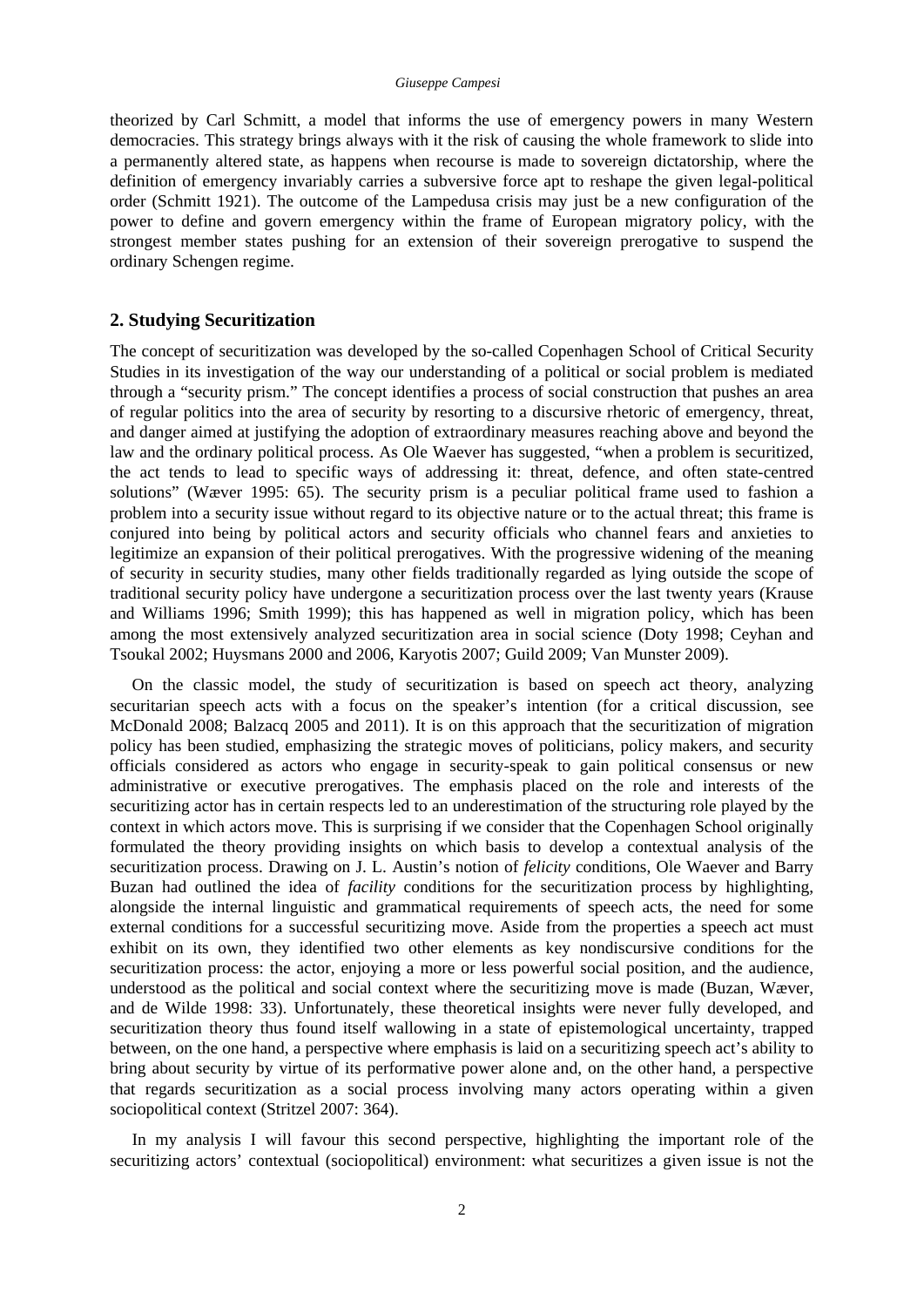language per se, through its performative power, but the *symbolic* power of the words spoken by certain key social and political actors. The contextual environment in which this dynamic unfolds will be understood here as a complex structure of cultural, political, institutional, and legal constraints channeling the strategic moves the securitizing actors can make. This should not be taken to suggest, however, that actors are fully determined by the structures that define their field of action. Indeed, I will regularly be referring to the actors' discursive strategy, but will do so arguing that the contextual environment can and will preselect some of the strategic options available, constraining the securitizing moves into more or less fixed strategic models.

With Stritzel (2007: 369), I will consider the securitization process as embedded in a twofold context having (*a*) a sociolinguistic dimension and (*b*) a politico-institutional one. So, to begin with, the securitization process plays itself out within a given cultural framework providing the semantic and symbolic repertoire the actor can draw on. The securitizing speech act is not properly an act of creation: it is not a pure creative act but is set in a context of socially shared meanings framing the conditions for successful securitization. This process is largely dependent on an existing "empowering audience" (Balzacq 2011: 13) that legitimizes and reproduces the actor's securitizing frame. The successful securitizing actor must accordingly identify the needs and sentiments of his or her audience, resorting to a security language that in some way resonates in the given sociocultural environment. As I will highlight, all the framing moves made by the securitizing actors during the Lampedusa crisis can be configured as an attempt to accommodate the semantic regularity of ordinary security language with the peculiar contextual circumstances. The peculiarity of the case was that the political actors involved in managing the crisis could draw on a broad menu of symbolic repertoires making it possible to frame the situation in a variety of different ways, a circumstance that brings to light the complexity of the politico-institutional context relevant for this securitizing process.

And this takes us to the second contextual dimension, which on the one hand enables the actors to more or less effectively shape the securitization process, and on the other hand marks the boundaries within which the process of defining the rule and the exception to it unfolds. In the Lampedusa crisis, the legal, institutional, and political context framing the different actors' securitizing moves was particularly complex, being articulated into three levels: a supranational level, a national level, and a subnational one. Although there is no denying that the dominant actor playing the crucial role in defining the emergency on the path to successful securitization remains the national government, calling for exceptional measures above and beyond the law and the regular political process, it is equally true that in a range of policy areas the sovereign prerogative is increasingly losing its grip at both the supranational and the subnational level, where national authorities are called on to share their political prerogatives with local players or are constrained by international legal and political obligations and forces.

This is particularly true in European migration policy, where national governments are increasingly having to share with many other political actors on different levels the political prerogative to define and manage emergency. This is happening on the supranational level with political actors having powers in migration policy, examples being the Council of the European Union (hereinafter the "EU Council"), which is also the institutional framework for handling diplomatic relations among member states; the European Commission, which has the crucial power to coordinate border control through its agency for the management of external frontiers (Frontex); and other international agencies working on migration and refugee issues, two such agencies being the Office of the United Nations High Commissioner for Refugees (HNHCR) and the International Organization for Migration (IOM). At the subnational level, national governments are forced to deal with local powers, which are often called on to play a crucial role in managing migration policy, public security, and civil protection, but which play an especially crucial role when the battle to gain political consensus is fought by seizing on citizens' fears and insecurities.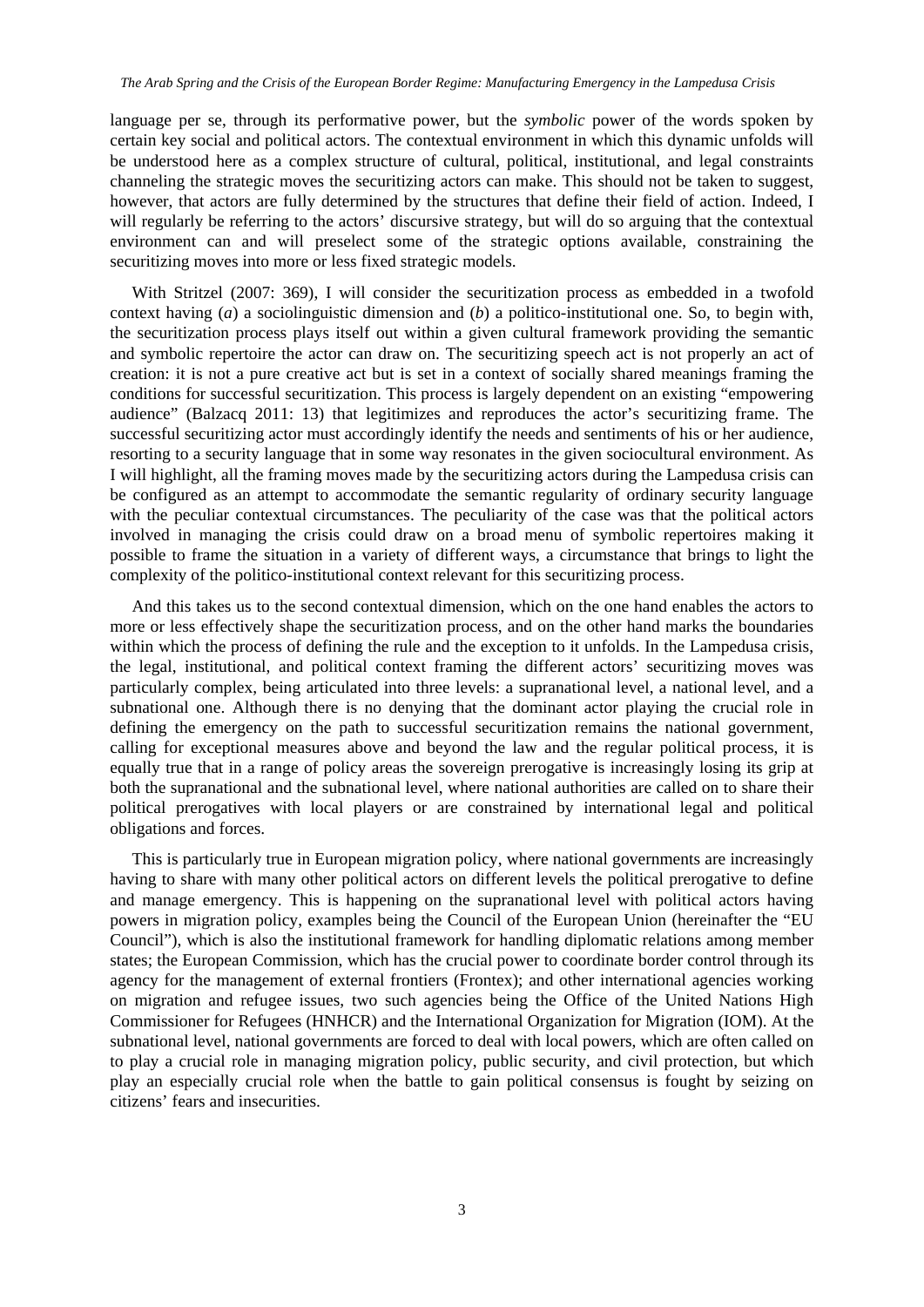|                                   | <b>Supranational level</b>                                                          | <b>National level</b>                                                                   | <b>Subnational level</b>                      |
|-----------------------------------|-------------------------------------------------------------------------------------|-----------------------------------------------------------------------------------------|-----------------------------------------------|
| <b>Legal framework</b>            | International and EU law                                                            | National law                                                                            |                                               |
| <b>Institutional</b><br>framework | (multilateral)<br>EU<br>Council<br>relations<br>member<br>among                     | National government                                                                     | Local governments                             |
|                                   | states)                                                                             | Public-security agencies                                                                |                                               |
|                                   | European Commission                                                                 | Civil-protection                                                                        |                                               |
|                                   | Frontex                                                                             | agencies                                                                                |                                               |
| <b>Political</b><br>framework     | Bilateral relations with third<br>countries                                         | Political<br>relations<br>within<br>coalition<br>the<br>supporting<br>the<br>government | Political relations with<br>local governments |
|                                   | Bilateral<br>relations<br>with<br>member states                                     |                                                                                         |                                               |
|                                   |                                                                                     | Political relations with<br>the opposition                                              |                                               |
|                                   | Bilateral relations with EU<br>institutions<br>(European                            |                                                                                         |                                               |
|                                   | Commission)                                                                         | Political relations with<br>NGOs<br>involved<br>in<br>governing migration               |                                               |
|                                   | Diplomatic relations with<br>international governmental<br>agencies and other NGOs. |                                                                                         |                                               |

The table above shows the complex web of actors and legal, political and institutional constraints that have shaped the securitizing process in the Lampedusa crisis. Outside this contextual framework we cannot properly understand the cultural and political meanings of the different definitions of emergency. The empowering audience, which in classic securitization theory is often described as a passive element receiving the security definition propounded by key political actors, is here understood as an active participant in an interactive process. As Thierry Balzacq has argued, the securitization process is not a self-referential practice (Balzacq 2011: 3). The politico-institutional context within which securitization actors are forced to move thus exerts a structuring power that shapes the actors' discursive strategy, forcing them into a complex negotiation with their relevant audience, a negotiation in which the imagery of threat and security, of rules and exceptions, are constantly being reshaped.

# **3. Defining Emergency**

During the Lampedusa crisis the Italian government was of course the key actor in the struggle to control the definition of emergency. The government, notwithstanding its sovereign power in this area, was forced to adjust its own perspective in light of those espoused by other important political and institutional actors, which in several respects structured the government's field of action and its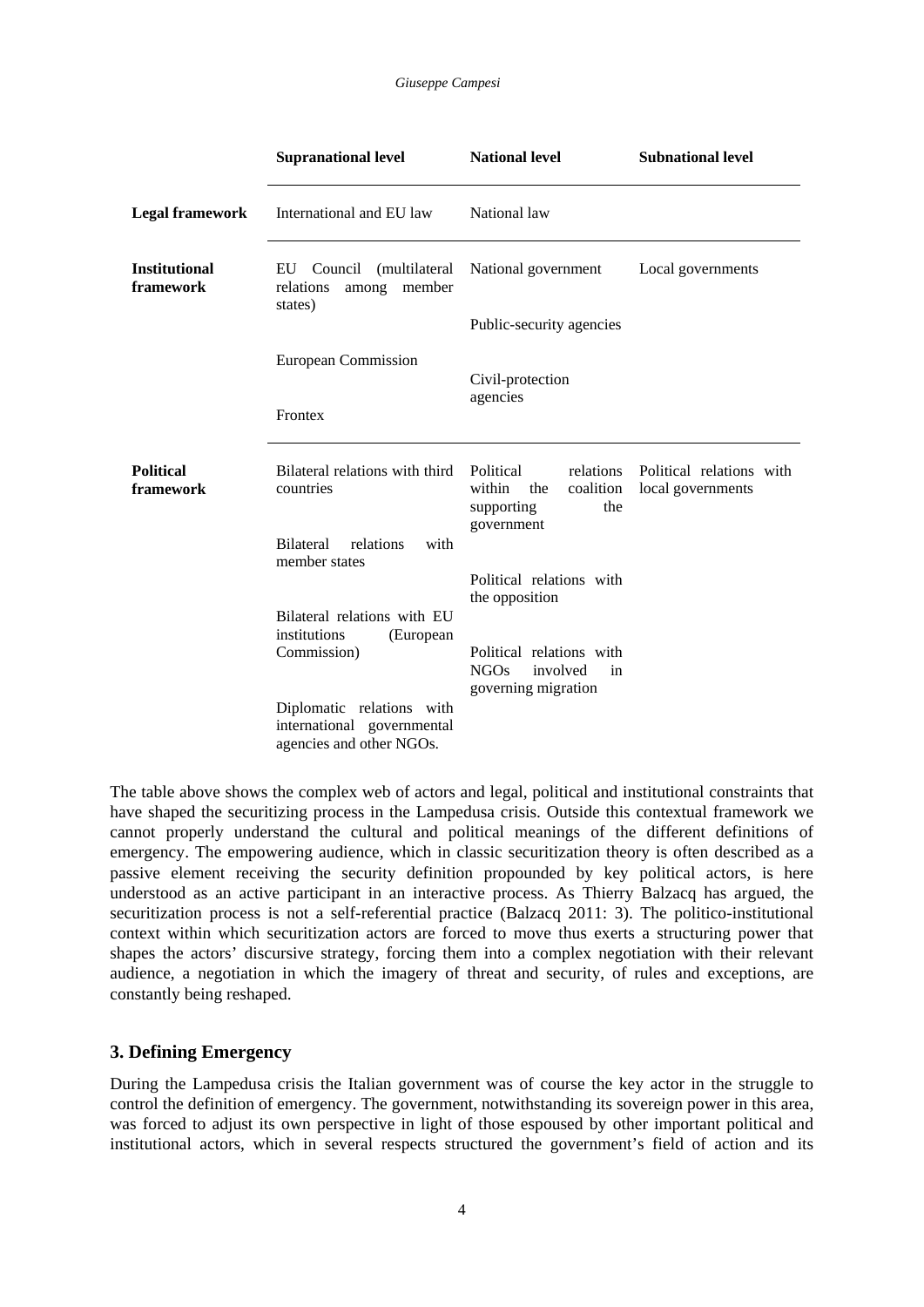discursive strategy. More to the point, this strategy had to be realigned with different semantic repertoires in the effort to properly target the securitizing process's relevant audience. What can be noticed by analyzing official documents and press releases is that the Italian Minister for Home Affairs, Roberto Maroni, wavered before alighting on what turned out to be the most effective role to play: he acted on some occasions as "Minister for Civil Protection," speaking the language of "humanitarian emergency," whereas on other occasions he cast himself in the role of "Minister for Public Security," speaking the language of "securitarian emergency." These fluctuations were clearly owed to the bitter confrontation he was having with the other institutional actors involved in managing the crisis, at both the supranational and the subnational level, as well as with other politicians (mainly from the political majority in the government's ruling coalition) who played a key role in framing the crisis through their public speaking. The complexity of the audience involved forced the Italian government to alternatively tap two different symbolic reservoirs, sometimes invoking the migrants' human security (though quite ambiguously, as we will see), other times resorting to the more straightforward rhetoric of security and public order.

The key to the Italian government's discursive strategy is quite clear, for it was gauged to the institutional political actor being addressed. When the government was dealing with *supranational* actors, such as the European Union, the emphasis was on the idea of an impending "humanitarian emergency," conjuring up the image of an "epochal" migratory influx about to unfold, its proportions "biblical," with potentially hundreds of thousands of displaced persons ready to land on European shores. The aim, of course, was to obtain more technical and financial aid from European institutions, but also to gain the needed political consensus among other member states so as to suspend the regular rule of law by activating the exceptional instrument of temporary protection set forth under European Directive 2001/55/EC, with its burden-sharing mechanism. In the minister's own words,

We are facing a biblical exodus, and yet the European Union is doing nothing. It is turning a deaf ear. I have not heard any word from President Barroso. Italy has been left on its own [...]: people fleeing an unstable country need international protection.<sup>1</sup>

By contrast, when the government was dealing with *subnational* institutional actors—seeking to involve local governments in managing the crisis, and to legitimize the partial suspension of the regular political process, a suspension implied by the government's own appointment of a special commissioner with special powers to handle the emergency—the discursive strategy refocused on the language of "humanitarian catastrophe," explicitly evoking the imagery of natural disasters familiar to the Italian audience:

The Tunisian crisis is a humanitarian catastrophe, just like that which unfolds in the aftermath of an earthquake. We accordingly must proceed in just the same way as we would following an earthquake, on the basis of the same first-aid principles.<sup>2</sup>

#### Likewise:

-

If the current trend keeps up, we will soon exceed 80,000 arrivals. It is for this reason that we urgently need a quick-response intervention. This crisis is like the Abruzzi earthquake: that is why we have mobilized the civil-protection service.<sup>3</sup>

Neither at the European level nor at the local level were the Italian government's institutional interlocutors persuaded by the rhetoric of humanitarian emergency, and so they offered alternative readings of the Lampedusa crisis.

<sup>1</sup> Roberto Maroni, Italian Minister for Home Affairs, quoted in *Corriere della Sera*, 14 February 2011; my translation.

<sup>2</sup> Giuseppe Caruso, Special Commissioner for Emergency Management, quoted in *Il Messaggero*, 14 February 2011; my translation.

<sup>3</sup> Roberto Maroni, Italian Minister for Home Affairs, quoted in *Avvenire*, 15 February 2011; my translation.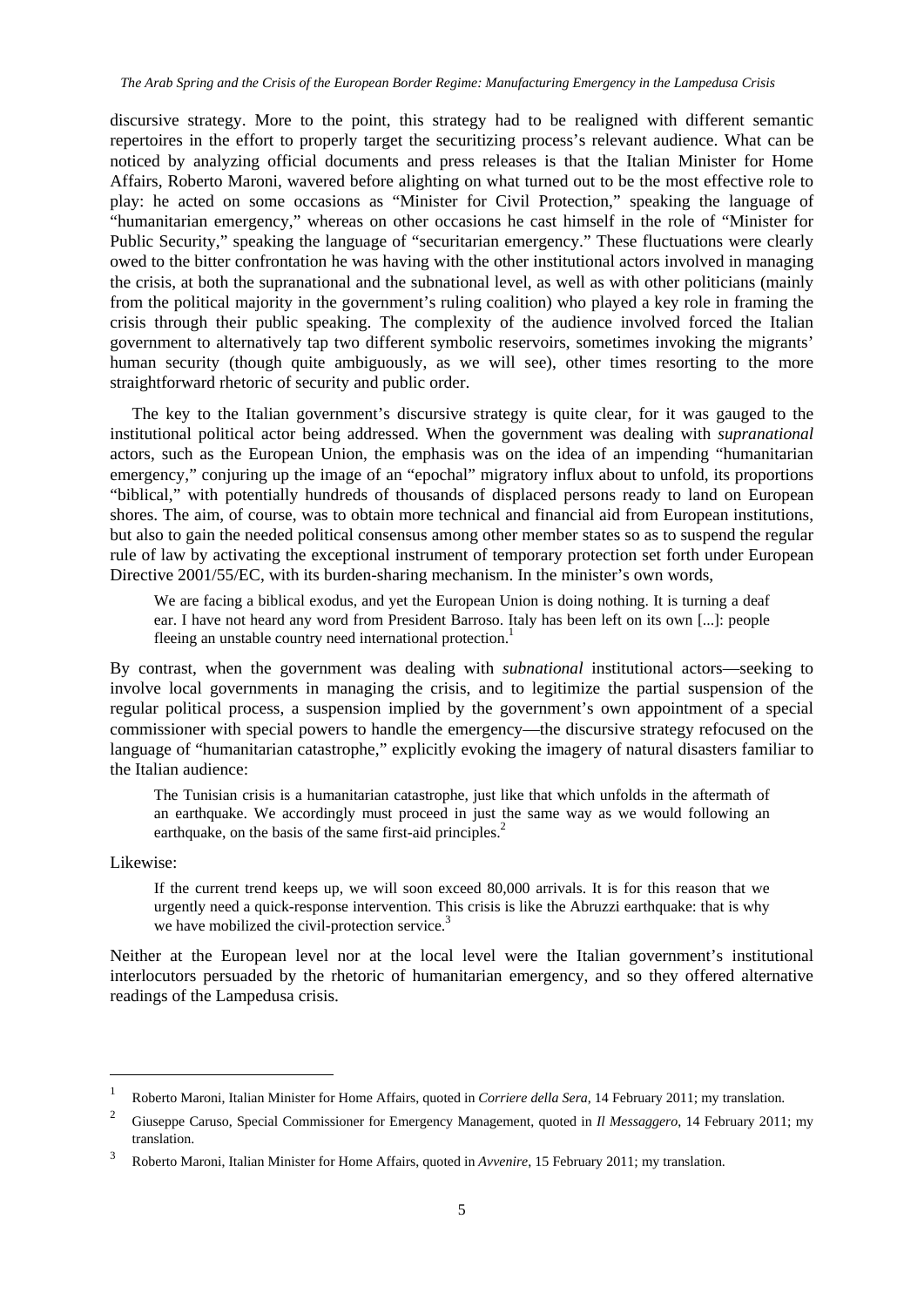#### *Giuseppe Campesi*

The supranational actors involved were to some extent ambiguous in defining the emergency. The European Commission, speaking through Cecilia Malmström, the European Commissioner for Home Affairs, at first seemed willing to strike some middle ground in answering the Italian government's request to activate temporary protection, and in the meantime it approved some financial and technical aid. Italy's insistence subsequently led the Commission to downplay the crisis, underscoring the adequacy of existing European support. The Commission accordingly framed the Lampedusa crisis as an ordinary influx of irregular migration, arguing that Italy had the institutional means to govern it. The EU Council shared this view from the outset, and through its national Justice and Home Affairs representatives spoke the language of the regular external border policing for which Italy is responsible, albeit with the support of the EU technical and financial aid that was due.

European institutions rejected the humanitarian-emergency reading of the Tunisian influx on Italian shores, choosing to instead frame it as an ordinary, albeit particularly intense, case of irregular migration to be handled by way of the regular police procedure for identifying and repatriating illegal immigrants. This interpretive frame was reinforced by the Office of the United Nations High Commissioner for Refugees (UNHCR), which through its Italian representative framed the influx as an ordinary case of *mixed migration*, inviting the institutional actors involved to scale back their rhetoric and not voice alarmist views:

Italy has already proved it can handle significant migration influxes. In the 1990s, tens of thousands of Albanian citizens landed on our shores after the defeat of the regime, and in 1999 some 35,000 refugees came in from Kosovo [...]. I can say that the Tunisian influx has an "European dimension". Tunisian migrants are young, they are driven by economic concerns, they want to exercise their freedoms, they do not believe in the prospect of political change in Tunisia, and they fear that the crisis in the tourist industry will bring even greater poverty. The vast majority of them set their sights on France and Holland, not on Italy.<sup>4</sup>

The Italian government's humanitarian-emergency reading met with even greater resistance at the subnational level, where the government's interlocutors pressed for a full-fledged securitarian framing of the ongoing crisis. Local governments, in synchrony with the national governing coalition, called for a complete securitization of the crisis, inviting Italy's Minister for Home Affairs to enact extraordinary measures designed to stem the flow of irregular migrants and minimize the threat to public security which this inflow was perceived to pose. Talk of a naval blockade, forced repatriation en masse, and blanket administrative detention became commonplace in public speaking and press releases, while local government representatives insistently raised the issue of the "bogus asylum seekers," a scare tactic used in the effort to oppose the installation of new reception centres in the politicians' local communities.

Lampedusa is swarming not with desperate refugees but with Tunisians fleeing a country where life has gotten back to normal and businesses have reopened: I can say this because there are many Italian firms operating out of Tunisia. Life has resumed its normal pace over there, and so has business, and therefore, since that is the place these people come from, they are illegal *clandestini*. They must be detained and deported. Those who get here wearing brand-name sneakers and Western-looking jackets and holding mobile phones in their hands cannot be considered eligible for international protection [...]. Italians are outraged at this spectacle. We have seen many authentically "humanitarian emergency boats" in the past: they carry people from all walks of life—women, children, the elderly. Now the only kinds of persons we see making landfall are young males at a healthy weight and without family: they are not so naïve. I can understand *some* boats like this, but we *only* have young males who have paid more than 2,000 euros to reach Italian shores.<sup>5</sup>

The emergency language deployed by the Italian government was deliberately ambiguous: it did not commit to any specific framing of the Lampedusa crisis and instead fluctuated between a humanitarian

<sup>4</sup> Laura Boldrini, UNHCR representative in Italy, quoted in *La Stampa*, 22 February 2011; my translation.

<sup>5</sup> Luca Zaia, governor of the Veneto Region, quoted in *Quotidiano Nazionale*, 24 March 2011; my translation.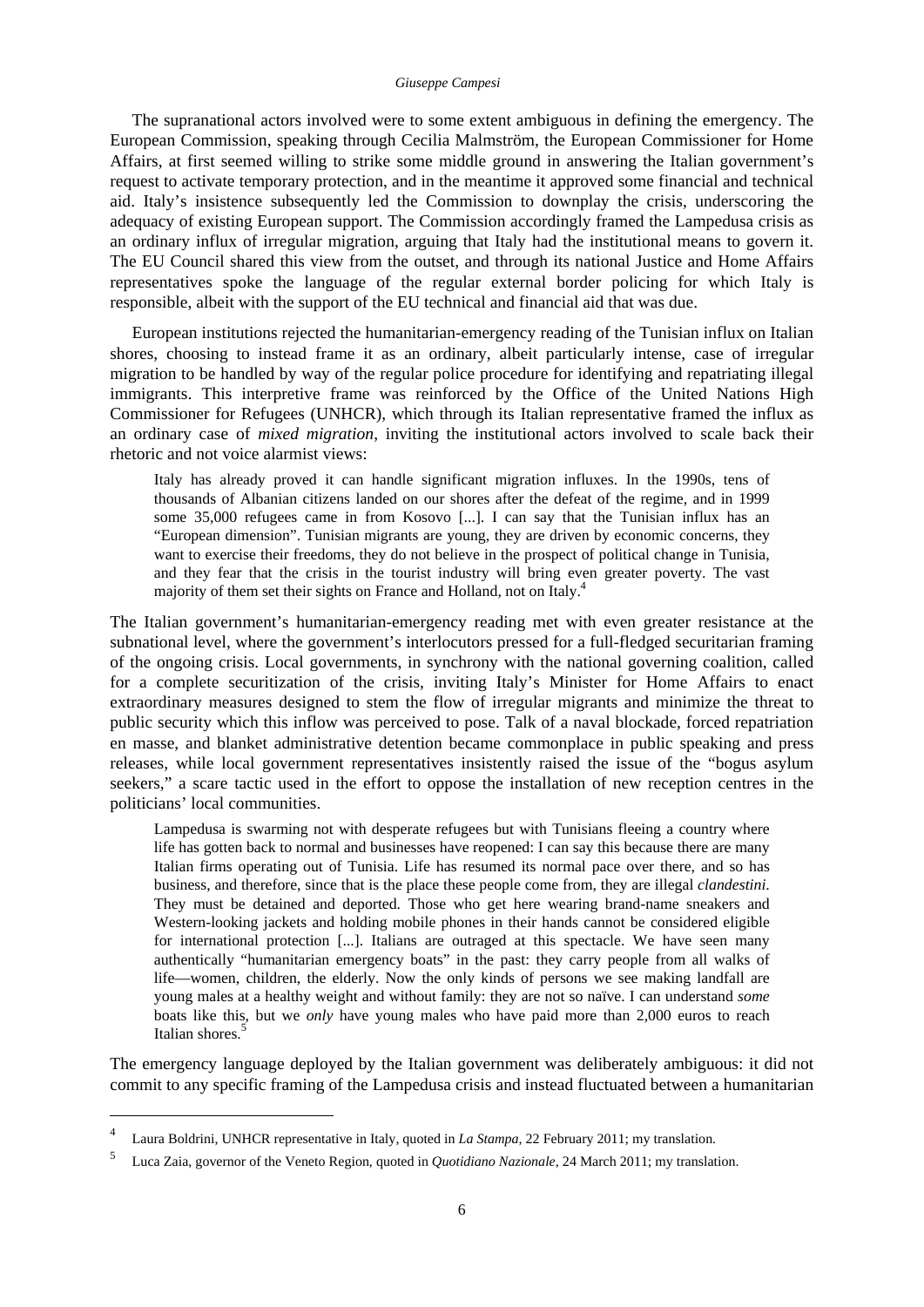reading and a securitarian one. This ambiguity was of course rooted in political opportunism, allowing officials and politicians to adjust their semantic repertoire to the institutional interlocutor they were addressing. More to the point, in repeatedly invoking the imagery of a humanitarian catastrophe, the Italian government sought to export on a European level an emergency language typical of Italy's legal and political context, the aim being to win the political consensus needed to justify suspending the Schengen provisions regulating access to Europe by third-country nationals. This attempt ran in parallel to a second securitarian framing of the Lampedusa crisis, a framing the Italian government used to plead with national and subnational political and institutional actors to set up special powers to handle the emergency. This ambiguity dangerously conflated the need to protect migrants with a concern with ensuring public order, offering a clear example of the securitarian potential the language of human security can acquire when spoken by nation-states (Floyd 2007; De Larrinaga and Doucet 2008). In the Italian authorities' rhetoric, and to an even greater extent in the policies they carried out, the recurrent reference to a humanitarian emergency legitimized recourse to extraordinary measures whose final recipient could not be clearly identified, given that these measures could be framed either as protective measures called for to respond to the needs of migrants or as security measures called for to protect Italian citizens threatened by an unchecked influx of illegal immigrants.

#### **4. Governing the Emergency**

The symbolic mediation through which securitization is effected can also be accomplished by engaging in nondiscursive practices, such as the use of specific institutional and technical devices or the creation of special powers. In fact, the politico-institutional context operates on two levels at once: on the one hand, it provides a vocabulary through which to securitize a specific issue—it does so by making available legal constructs that single out a given group or situation as posing a threat, thereby setting things up for that group or situation to play a direct securitizing role—and, on the other hand, it contributes to the securitizing process by endowing with special powers the security professionals called on to govern the threat so identified. As Didier Bigo (2006) and Thierry Balzacq (2005; 2011) have outlined, these legal and political *dispositifs* take the form of aggregates of power and knowledge (Foucault 1977; Deleuze 1991; Agamben 2006). They are brought into play to govern specific issues, but once deployed they reinforce the security framework: by coupling security discourse with practices for managing security on the ground, they prompt such discourse and such practices to shortcircuit, thus leading to a securitizing escalation.

Classic securitization theory was focused on security *discourse*, but those who have brought securitization *practices* into account have underlined the different dynamic involved in the securitizing escalation. Whereas security discourse tends to dramatize a state of affairs by magnifying its dangers, so as to legitimize an *immediate* suspension of the regular legal process, security practices act to *incrementally* wear away at the legal and political framework, without any dramatic appeal to emergency laws and powers. From the latter point of view, the *government of unease* in contemporary societies produced a pervading widespread of security logic and risk management technologies across society, thus bringing about a new form of low-intensity state of emergency (Bigo 2002). Many who have studied the securitization of migration in contemporary societies have criticized the idea that migration policies have been inspired by the dramatizing logic of emergency, pointing out instead how the European border-control regime has developed on the basis of a risk-management model that has been introducing a subtle securitizing shift driven by security professionals (Neal 2009; van Munster 2009).

What we have witnessed during the Lampedusa crisis seems to contradict this hypothesis. As we have seen, the institutional actors involved spoke the language of emergency from the outset, trying to unbalance the security equilibrium based on the regular functioning of risk-management *dispositifs* by staging a critical and highly dramatized play calling for a new mode of security management requiring emergency practices clearly operating beyond the limits of the law. As we will see, the Lampedusa crisis was governed under a permanent state of emergency that clearly broke ranks with regular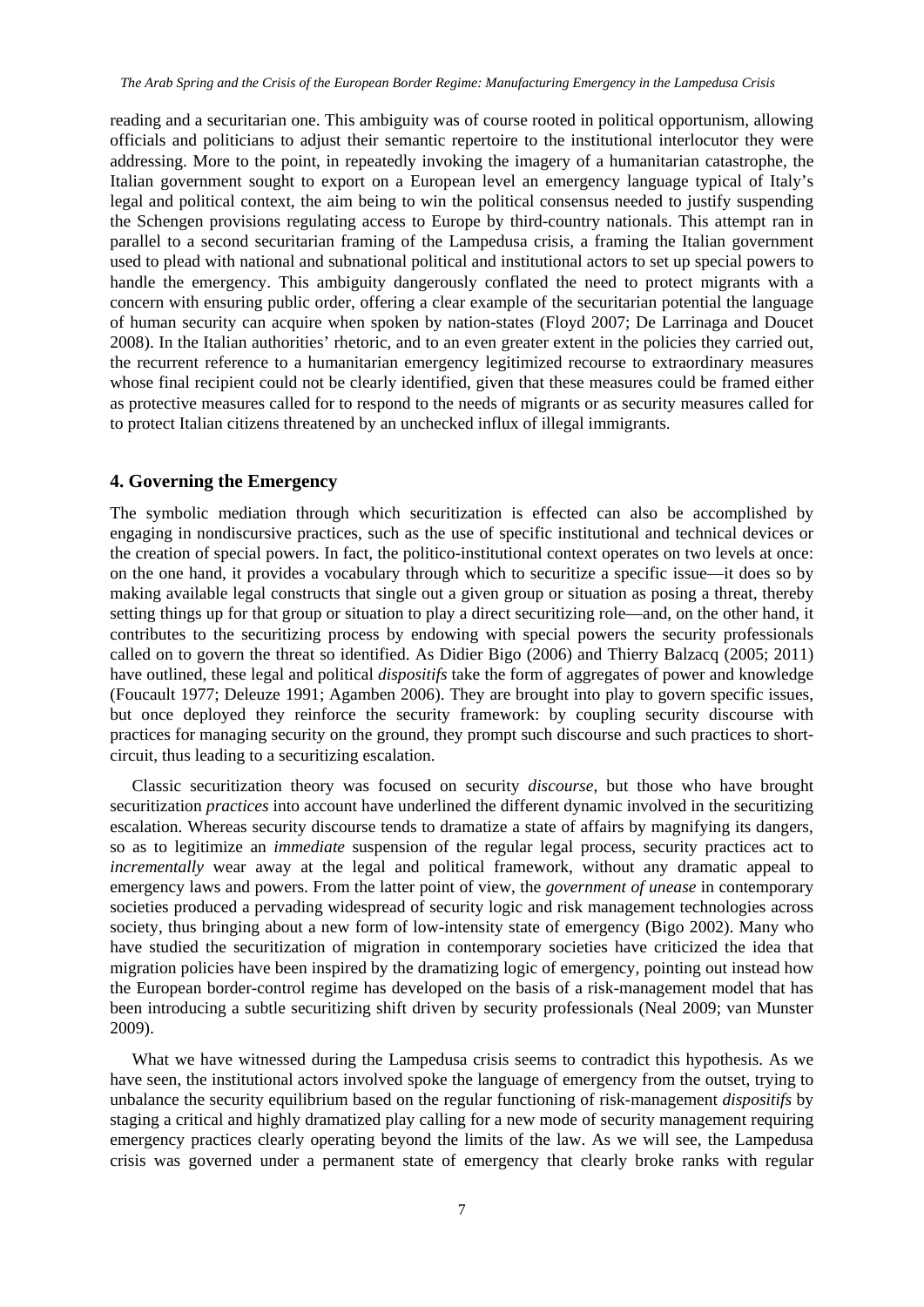#### *Giuseppe Campesi*

border-control management. This is certainly true, but then the emergency language spoken and the crisis-management practices deployed by the actors involved in the securitizing process does not square with the classic emergency-powers model implicit in classic securitization theory, and this in a way vindicates the critical stance of those who argue that the securitization of migration policy should not be construed as a chapter in the history of national emergency policy.

I believe these interpretive discrepancies in securitization theory are owed in part to our underestimating the role the concepts of rule and exception have in explaining how the securitization process unfolds. This is particularly surprising considering the key role these concepts have had in the history of political thought and in contemporary political and legal theory (Saint-Bonnet 2001; Agamben 2003). On the classic paradigm, securitization theory refers to a theoretically poor and essentialized notion of the state of emergency built around those national security threats which formed the focus of realist international relations theory (Williams 2003). The state of emergency is equated here with classic *constitutional emergency*, that is, the *état de siege* and martial law declared in accordance with procedures commonly provided by contemporary democratic constitutions (Ferejhon and Pasquino 2004; Neocleous 2006). On this view, the exception to regular political procedure and the breakup of the legal framework in which lies the main outcome of the securitization process tend to coincide with the full powers entrusted to governments in times of national emergency.

In the second half of the 20th century, the notion of emergency was progressively broadened with respect to its scope in modern politico-legal theory and the rules often set forth in democratic constitutions. Just like the notion of security, the notion of emergency was progressively diluted so as to make it applicable to different kinds of environmental, natural, economic, and humanitarian crises, beyond the range envisioned on the classic model of national emergency. At the same time, constitutional practice in advanced democracies can often be observed to set up powers by means of ordinary law, without formally declaring any national emergency, as instead modern constitutions typically require, usually restricting such declarations to a narrow set of circumstances (such as civil war and military confrontation). According to Ferejohn and Pasquino (2004, 215), this practice has given rise to a truly new model of emergency government which they call legislative emergency, as distinguished from classic constitutional emergency. On this model, special powers are created directly by ordinary laws, with national government being permanently entrusted with the power to declare the state of emergency on its own by way of special decrees.

Emergency powers in Italy are only weakly regulated. The Constitution (Articles 11 and 78) authorizes Parliament to declare war, conferring full powers on Parliament for the entire duration of the armed confrontation; and under Article 77 of the Constitution, when cases of "necessity and urgency" arise, the executive is empowered to issue provisional emergency decrees having the force of law. Unlike the full powers conferred on Parliament in times of war, the powers the executive assumes with an emergency decree are limited (they are subject to the Constitution), and the decrees themselves are provisional, in that they must be made into law within sixty days by an act of Parliament (otherwise they become unenforceable). In addition to these tools of *constitutional* emergency, ordinary law provides a wide assortment of other emergency powers in Italy, the most important of them being the ones set forth in the country's Civil Protection Law (No. 225/1992, under Article 5). Under this legal umbrella the prime minister is authorized to issue a decree (known as *Decreto del Presidente del Consiglio dei Ministri*, or DPCM for short) conferring emergency powers on specially appointed commissioners (*commissari straordinari*) charged with handling specific critical situations and provided with special powers to act above ordinary laws (see Fioritto 2008).

Despite the executive's use and abuse of this extra-constitutional emergency prerogative being challenged several times in court, the Italian constitutional and governmental practice is marked by the abuse of these extra-constitutional emergency powers, which were used along the years for the management of different kinds of economic, environmental, humanitarian, and social crises, thus giving place to a parallel governmental practice beyond the ordinary political procedure and legal framework (see Bonaccorsi 2009). Over the last ten years, border control and the landing of illegal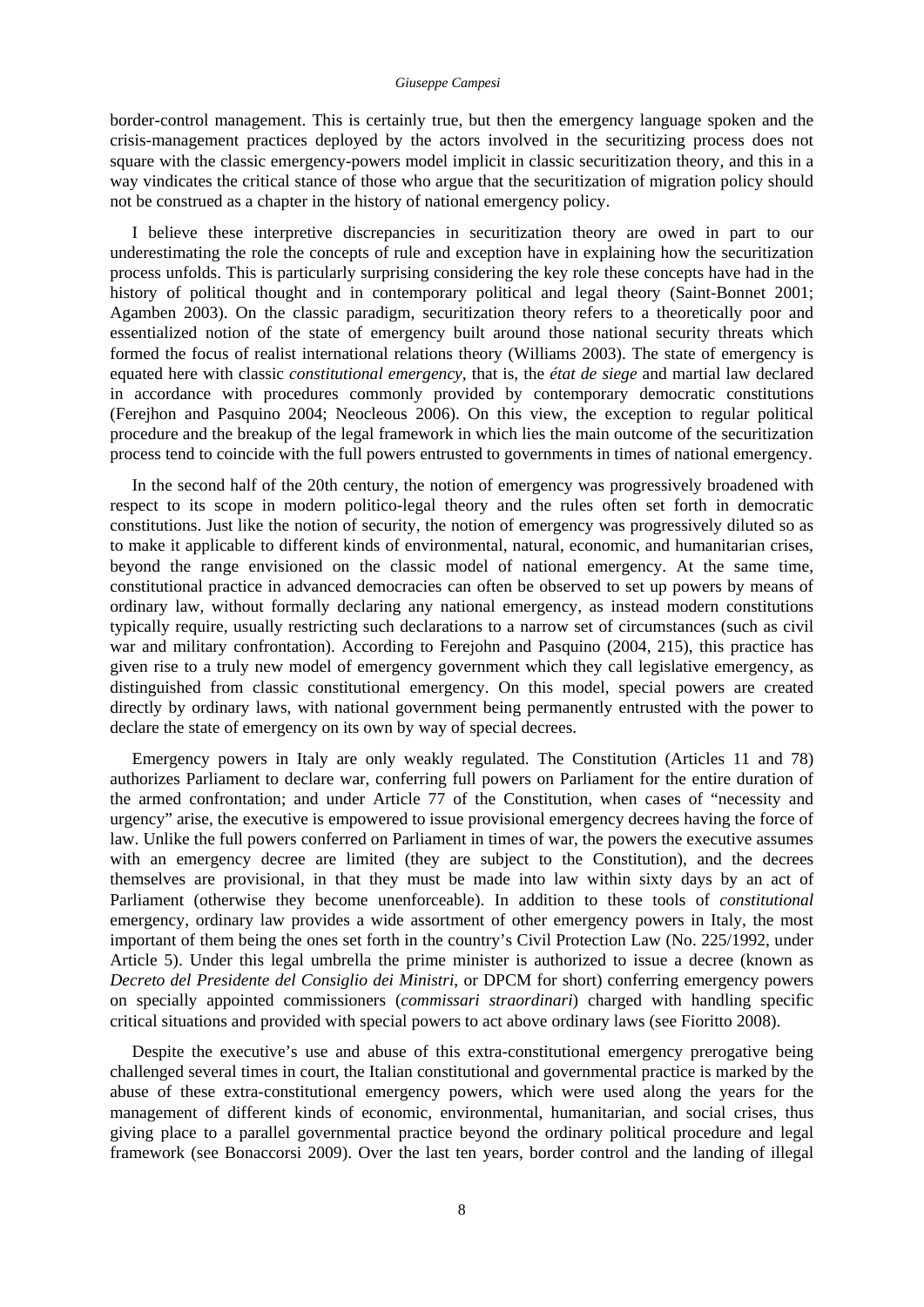immigrants on Italian shores has been managed under what can be described as a state of permanent emergency, so much so that the phrase *emergenza sbarchi* ("landfall emergency") has become a cliché in legal parlance and is now widely invoked to justify the ongoing use of emergency decrees under Law No. 225/1992.<sup>6</sup>

The Lampedusa crisis has been managed in keeping with this model of extra-constitutional emergency, with the Italian executive branch of government essentially free to declare emergencies at will and confer on public security and special civil-protection powers not provided by law. As we will see, this has provided the legal and political basis for a crisis-management model built around an extensive use of arbitrary administrative detention and the systematic violation of migrants' basic rights.

#### *4.1. Spaces of Legal Indistinction*

1

The Italian government wasted no time resorting to its extra-constitutional emergency powers in managing the Lampedusa crisis. On 12 February 2011 a decree was issued declaring the entire national territory under a state of humanitarian emergency, and a special commissioner entrusted with special powers was then appointed by way of an executive order (*Ordinanza del Presidente del Consiglio dei Ministri*, OPCM No. 3924/2011). But just like the discursive strategy deployed by the administration's ministers, the decree wavers between a humanitarian frame and a securitarian one, coupling the need to protect migrants with concerns about public order. Indeed, as the emergency decree cautions, because matters are very likely to worsen, this administration underscores "the need to adopt extraordinary measures by which to set up appropriate facilities for humanitarian assistance, all the while ensuring that clandestine immigration [*sic*] is fought in an effective way by identifying those who pose a danger to national public order and security" (DPCM No. 50936/2011; my translation).

The Minister for Home Affairs managed the emergency on the basis of two successive plans: at first, until the end of March, the plan was to confine the emergency within the Sicilian territory, mainly in Lampedusa; but then, when the situation on the tiny island became unsustainable, the government realized it had to distribute the landed migrants throughout the national territory. What distinguished this model of emergency management was the wide recourse to the administrative detention of migrants in places or spaces that following Giorgio Agamben I would describe as "spaces of legal indistinction": these can be considered a typical example of the "camp form" as institutional settings that function outside the legal framework regulating the ordinary detention of migrants and ruled under a state of permanent exception (Agamben 1995: 188; 1996: 38, 39). The previously mentioned DPCM and OPCM empowered the special commissioner for the emergency to set up "facilities" or "spaces" where the landed migrants could be held or detained (the chosen journalistic term in Italian, *trattenere*, "to withhold," is really a euphemism for detention). But while the decree and the order did not state any explicit exception to the Italian or the European law on detention centres for migrants, their generic reference to the need to act outside the law in handling the emergency legitimized an institutional practice that opened a breach in the legal framework, creating detention spaces whose legal void is filled by police acting with full sovereign powers.

Italian law distinguishes three classes of migrant centres. In the first class we have (*a*) reception centres (*centri di accoglienza*, or CDAs), two of which are defined as first-aid and reception centres for their location along Italy's southernmost shores (*centri di primo soccorso e accoglinza*, or CPSAs), created under Law No. 563/1995 and intended to deliver first aid to irregular immigrants found in distress on Italian territory. Reception in these kinds of centres is temporary, generally lasting for the

<sup>6</sup> See specifically DPCM No. 21128/2002, declaring a state of emergency "in order to deal with the exceptional influx of illegal immigrants," and its subsequent extensions implemented under DPCM nos. 25687/2002, 12206/2003, 16289/2004, 19729/2005, 25760/2007, 29956/2008, 42326/2009, and 49972/2010.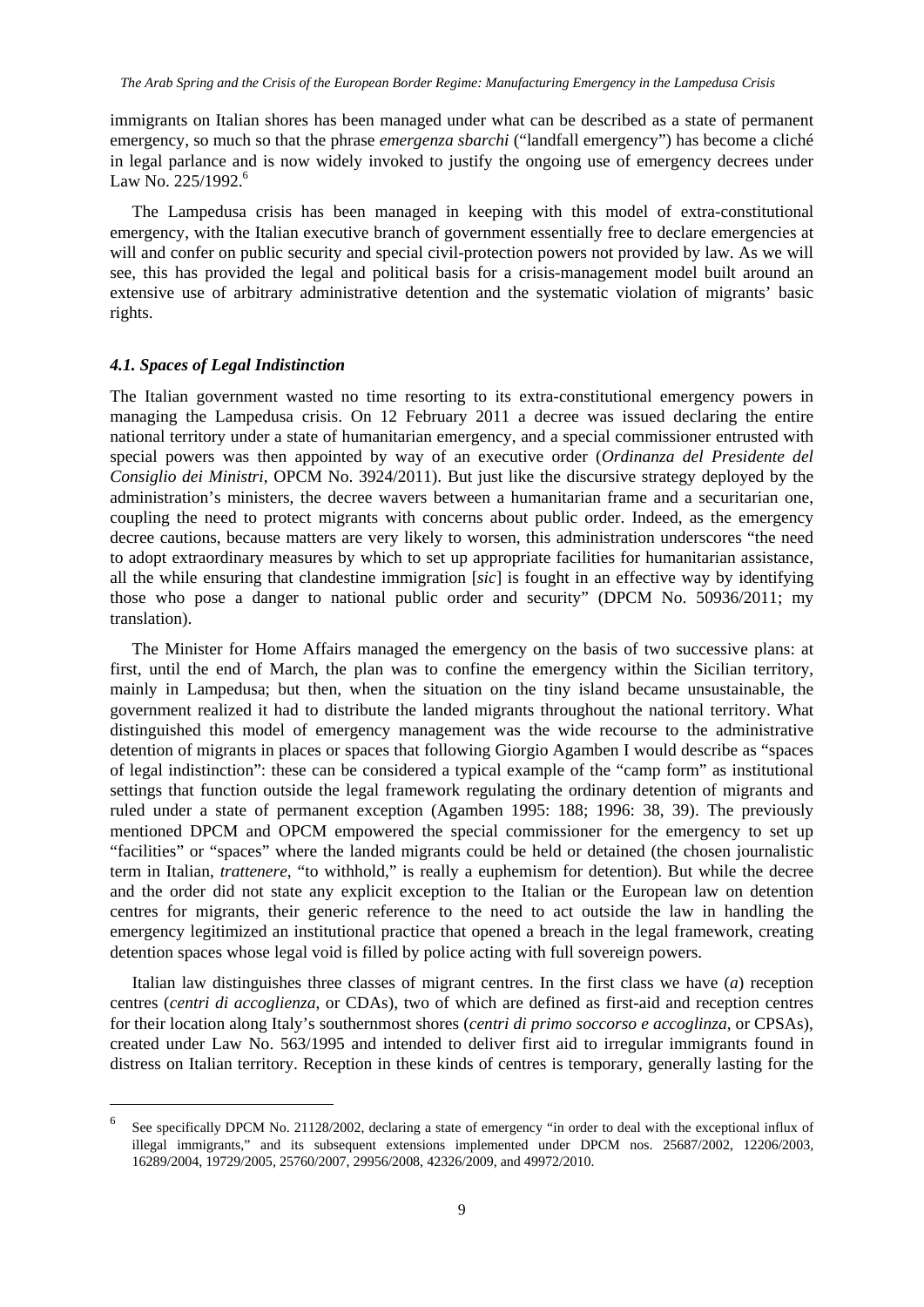time needed to provide first aid and to identify and define the legal status of intercepted migrants. Then we have (*b*) reception centres for asylum seekers (*centri di accoglienza per richiedenti asilo*, or CARAs), established under a decree of the president of the republic (no. 303/2004) and under a legislative decree (no. 25/2008), where asylum seekers who have escaped border control are held in an "open-door regime" (generally for no more than thirty-five days) while their asylum request is being processed. And, finally, we have (*c*) deportation centres for irregular migrants (*centri di identificazione ed espulsione*, or CIEs), established under Article 14 of Italy's Consolidated Immigration Law (Testo Unico sull'Immigrazione), where immigrants are detained for up to 180 days (under Law No. 94/2009), pending a police order confirmed by a judge for the purpose of repatriating or otherwise deporting them.

The detention spaces and places created under the emergency-powers umbrella have been managed in a situation of complete uncertainty as to their nature and the legal status of their "guests." The Italian government deliberately created this situation so that the landed migrants would not be managed under the legal status of proper asylum seekers or under the legal status of illegal immigrants. In these two cases, right after a brief stay at a CDA or a CPSA, immigrants should be sent to either (*i*) a CARA, so as to process their request for international protection, or to (*ii*) a CIE, so as to carry out the repatriation or deportation process. In both cases, the scenario the Italian government was trying to avoid was that of releasing third-county nationals on Italian territory. Indeed, on the one hand, when a request for international protection is forwarded, the third-county national is registered in the EURODAC system and enabled to circulate across Italian territory, subject to the restriction that they may not leave for other member states; on the other hand, under Directive 2008/115/EC, now directly enforceable in Italy's domestic jurisdiction, a decision to return migrants to their countries of origin must "guarantee an appropriate period for voluntary departure" (Article 7), leaving removal and administrative detention as a last resort. Unless the police could prove that the landed migrants were trying to abscond themselves or that they posed a threat to public order (Article 7.4), the Italian government would have been forced to release these migrants with an order to voluntarily leave the country.

The situation of legal uncertainty was thus purposely protracted for weeks, confining the landed migrants within the spaces of indistinction created within internment areas, temporary camps, and institutional settings whose legal status remained unclear, this with the unequivocal aim of extending the arbitrary detention of immigrants while working with other member states and the Tunisian government to negotiate a diplomatic solution that would avoid the permanence of third-country nationals on Italian territory.

Specifically, in the first stage of the crisis the Italian government arbitrarily protracted the internment of the landed migrants on Lampedusa, transforming the small island into a proper open-air camp existing outside the law and, contrary to what the Italian Constitution mandates, without allowing any judge to confirm the protracted deprivation of their freedoms. The vast majority of the landed immigrants was held on the island well beyond the time needed to deliver first-aid and to identify them, violating the rule that detention in these kinds of centres be kept as short as possible. Law No. 563/1995 does not set a clear maximum term for detention at a CPSA or a CDA, despite the fact that the Italian Constitution states, under Article 13, that such deprivations of liberty must be judicially validated within ninety-six hours. In light of these legal constraints, the practice became to detain the migrants at a CPSA or a CDA for just the time needed to determine their legal status, thus sending them to either (*i*) a CIE, if they were found to be irregular immigrants to be returned in their countries of origin or of transit, or to (*ii*) a CARA, if they were seeking international protection as asylum seekers, in which case they would be held pending the outcome of that request. From February to April 2011, all the migrants who landed in Lampedusa were held on the island without any judicial validation of their deprivation of liberty, and without clarifying their legal status (Vassallo Paleologo 2011).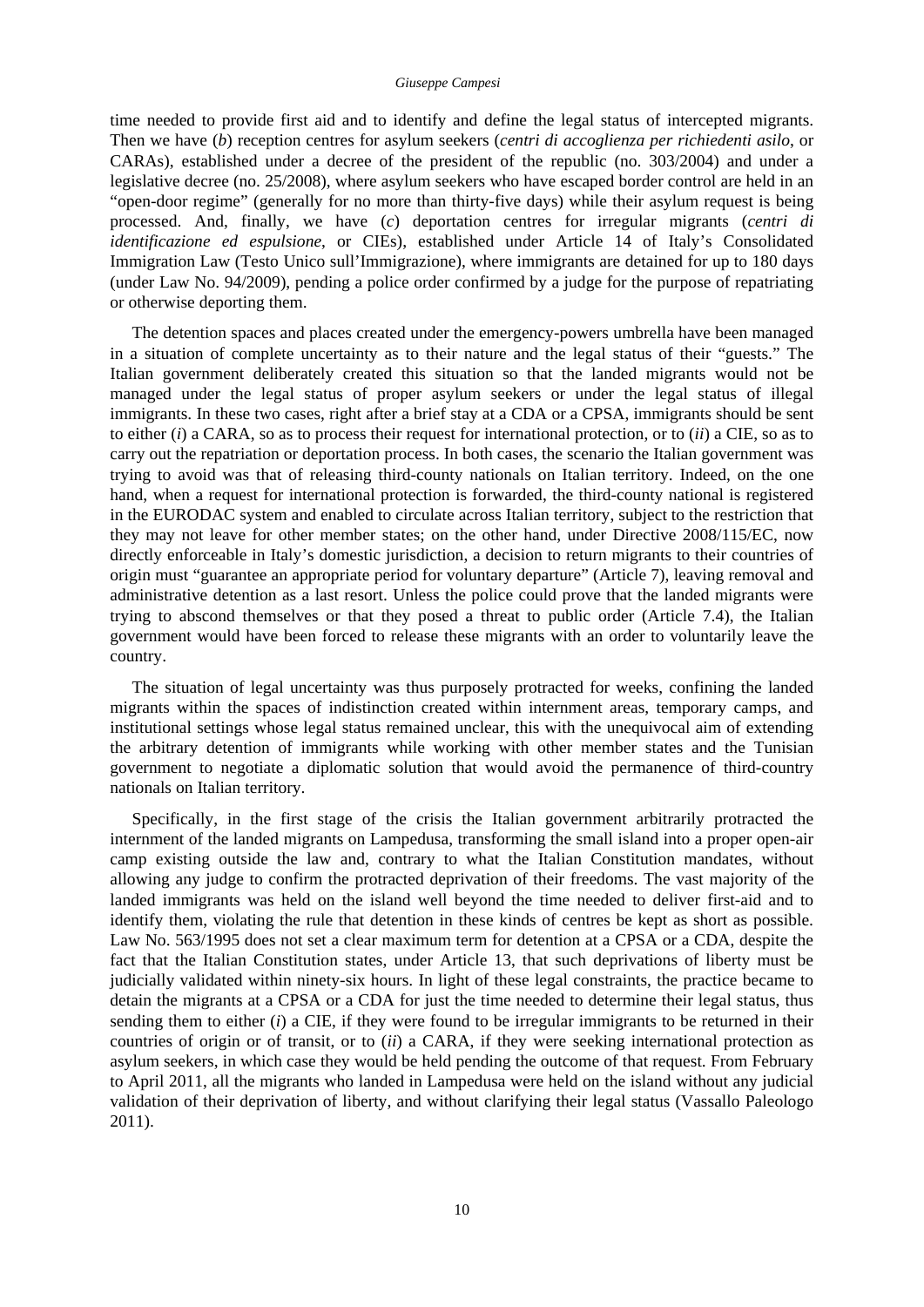In the second stage, a new temporary-camp system was put in place by setting up tent cities at abandoned military sites. As Fulvio Vassallo Paleologo has stressed, these temporary camps were created in violation of Article 14 of Italy's Consolidated Immigration Law, under which detention centres cannot be created without obtaining decrees issued by Italy's Minister for Home Affairs. Italian law allows the maintenance of first-aid detention only in cases of extreme urgency and for the time strictly necessary to transfer the migrants to regular centres: the possibility of creating a parallel system of temporary camps is simply not envisioned in the law (Vassallo Paleologo 2011). These camps, whose legal status was not formally declared until April 2011, had all the makings of first-aid centres and should accordingly have been subjected to judicial review of administrative detention, as provided by Article 13 of the Italian Constitution. Even here the legal status of the third-country nationals being detained was never clarified, and yet no judicial validation of such detentions was ever effected. On the contrary, the temporary camps were placed in a regime of permanent emergency that escaped not only judicial review but also the oversight of civil society, with the law-enforcement officials responsible for managing the camps repeatedly denying the right of access even to members of the Italian Parliament (who under the Italian Constitution are authorized to visit all places of detention). Moreover, these camps' internal management was shaped by police forces alone, under the legal umbrella of the emergency powers conferred by the aforementioned DPCM and OPCM: the upshot was a situation where police could act with absolute sovereignty over the rights and living conditions of hundreds of people held in a regime of arbitrary administrative detention.<sup>7</sup>

#### *4.2. Turn off the Faucet and Drain the Tub*

1

April 5 marked a key moment in the emergency's management. This was the day when a new agreement with Tunisia was signed and Italy's prime minister issued a decree granting to all landed immigrants the temporary protection mandated under Article 20 of Italy's Consolidated Immigration Law. Italy's governing coalition sealed a strategy that Umberto Bossi, leader of the xenophobic Lega Nord Party, with his taste for vivid images summarized by saying, "We must turn off the faucet and drain the tub!"<sup>8</sup> The aim was to encourage the departure of the migrants who had landed on Italian shores since January 2011, while rebuilding bilateral collaboration in migration control with the temporary Tunisian government so as to prevent further migrant inflow.

The detention system set up in Lampedusa, with temporary camps and installations, showed many cracks from the outset. Reports say that disorder and escapes were legion, continuing uninterruptedly throughout the time that migrants were being transferred from Lampedusa. Some workers at the centres have described the dispersion as a matter of course—an inherent or connate feature—with a rate that increased sharply when the Italian government created the temporary-camp system. The tent cities amounted to improvised installations impossible to keep under strict surveillance, while the police officers called on to manage the camps have often described the atmosphere inside as tense, even suggesting they were compelled to allow a certain amount of dispersion in the interests of order and security.

This situation lasted until Italy's governing coalition decided to define the legal status of the landed migrants, finally opting for a clear humanitarian framing of the crisis, against the view of its political majority (which was pushing for a more securitarian framing) and that of the European partners, who were advocating a more standard model of migration control. Unable to manage the temporary camps

<sup>7</sup> The ability to exercise the right to access these temporary camps was finally recognized with Internal Circular Order of the Minister for Home Affairs No. 1305/2011, allowing access only to the NGOs involved in managing the camps, to members of the Italian and the European Parliament, and to members of the regional councils where the camps were located. And yet press reports say that even this circular order did not prevent the police forces responsible for the camps' security from repeatedly denying access to the persons so identified.

<sup>8</sup> Umberto Bossi, leader of the Lega Nord Party and Minister for Reforms and Federalism, quoted in *Quotidiano Nazionale*, 6 April 2011; my translation.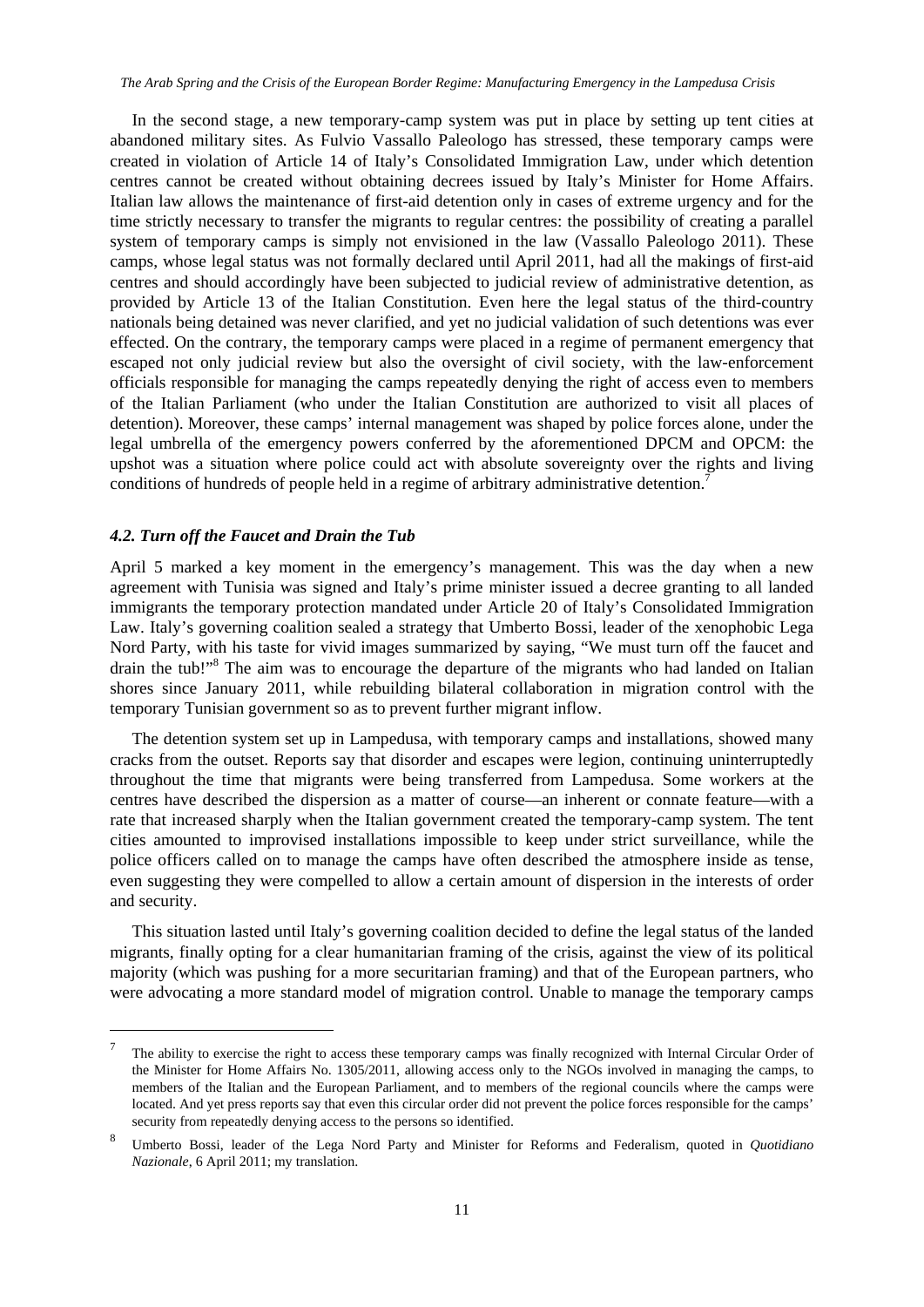#### *Giuseppe Campesi*

under emergency rule by further protracting the arbitrary detention, the governing coalition chose to implement the temporary-protection procedure set forth in Article 20 of Italy's Consolidated Immigration Law, thus providing all the migrants who made landfall in Italy from January 2011 to 5 April 2011 with a temporary residence permit for humanitarian reasons. This was a way to unilaterally activate the temporary-protection instrument the European institutions were reluctant to resort to—but of course this came with consequences, as we will see. The more pressing problem for Italy's governing coalition, however, was that of winning the support of its political allies (and especially the Lega Nord Party), which viewed temporary protection as a more or less thinly veiled amnesty. The winning argument was that this solution would have relieved Italy of some of the burden of dealing with the migratory pressure by allowing the landed migrants to reach relatives and friends in France and Germany. It was Umberto Bossi himself who explained the reasons of his assent: "I agree with this solution so long as they move on to France and Germany."9

The DPCM was thus finally signed, declaring all Tunisians who had landed until 5 April 2011 in need of temporary protection, thus implicitly putting an end to the humanitarian emergency and setting the stage for a full-fledged securitarian management of those who would land from that point onward. Under the terms of the agreement signed with Tunisia, all new arrivals would be treated as illegal immigrants and returned to that country. The Italian government initially estimated that the temporary protection would potentially benefit 14,500 migrants. However, considering that in the period from January 2011 to 5 April 2011, some 25,000 migrants landed on Italian shores, and that about 2,300 of them came in from Libya, and were thus eligible for international protection, while another 2,200 Tunisians applied for some form of international protection, we can easily get a sense for how many persons went unaccounted for: about 5,000. This is the figure that gives us a measure of what was earlier described as matter-of-course, or built-in, "physiologic dispersion".<sup>10</sup>

As to the government's control of the external border, it was immediately clear that the inflow of migrants from North Africa was due to the collapse of the Tunisian politico-institutional structure. Tunisia was formally defined a failed state, and so, through a singular rendering of the doctrine of humanitarian intervention, the Italian government advanced the idea of making up for Tunisian law enforcement's inability to patrol its borders. The temporary Tunisian government indignantly rejected the proposal out of hand. Italy's negotiations with Tunisia thus started off on the wrong foot and dragged on for quite some time. Italian ministers officially visited Tunisia on a regular basis from February onward, making public statements whose tone ranged erratically. Italy was clearly using a carrot-and-stick approach to squeeze out an agreement covering police cooperation and the readmission of illegal migrants. At several points in the negotiations, the Italian Minister for Foreign Affairs was on the point of offering, aside from substantial financial aid, 2,000 euros for each migrant who would be readmitted; at other points, Italy explicitly threatened unilateral action in defiance of international law, such as a naval blockade and coercive mass repatriations of illegal immigrants. The Tunisian government, for its part, dictated its own conditions, notably, no agreement on police cooperation could include joint patrol in Tunisian or international waters, and readmission was to be confined to small groups of migrants, fifty at most, so as to avoid any backlash in public opinion and the risk of delegitimizing a temporary government that had just taken on responsibility for leading the country in its transition to democracy.

Finally, after more than nine hours of talks between Roberto Maroni and Habib Essid, his Tunisian counterpart, along with a long round of preparatory talks among Justice and Home Affairs bureaucrats, Italy and Tunisia signed what the report described as a "memorandum of understanding." This was basically a working agreement on police cooperation and the readmission of illegal migrants: it was agreed that Tunisian liaison officers would be dispatched across Italy to undertake an accelerated repatriation procedure, while Italy, for its part, would provide ten patrol boats, 100 off-road vehicles,

<sup>9</sup> Ibid.

<sup>10</sup> For these estimates, see *Il Sole 24 Ore*, 7 April 2011; my translation.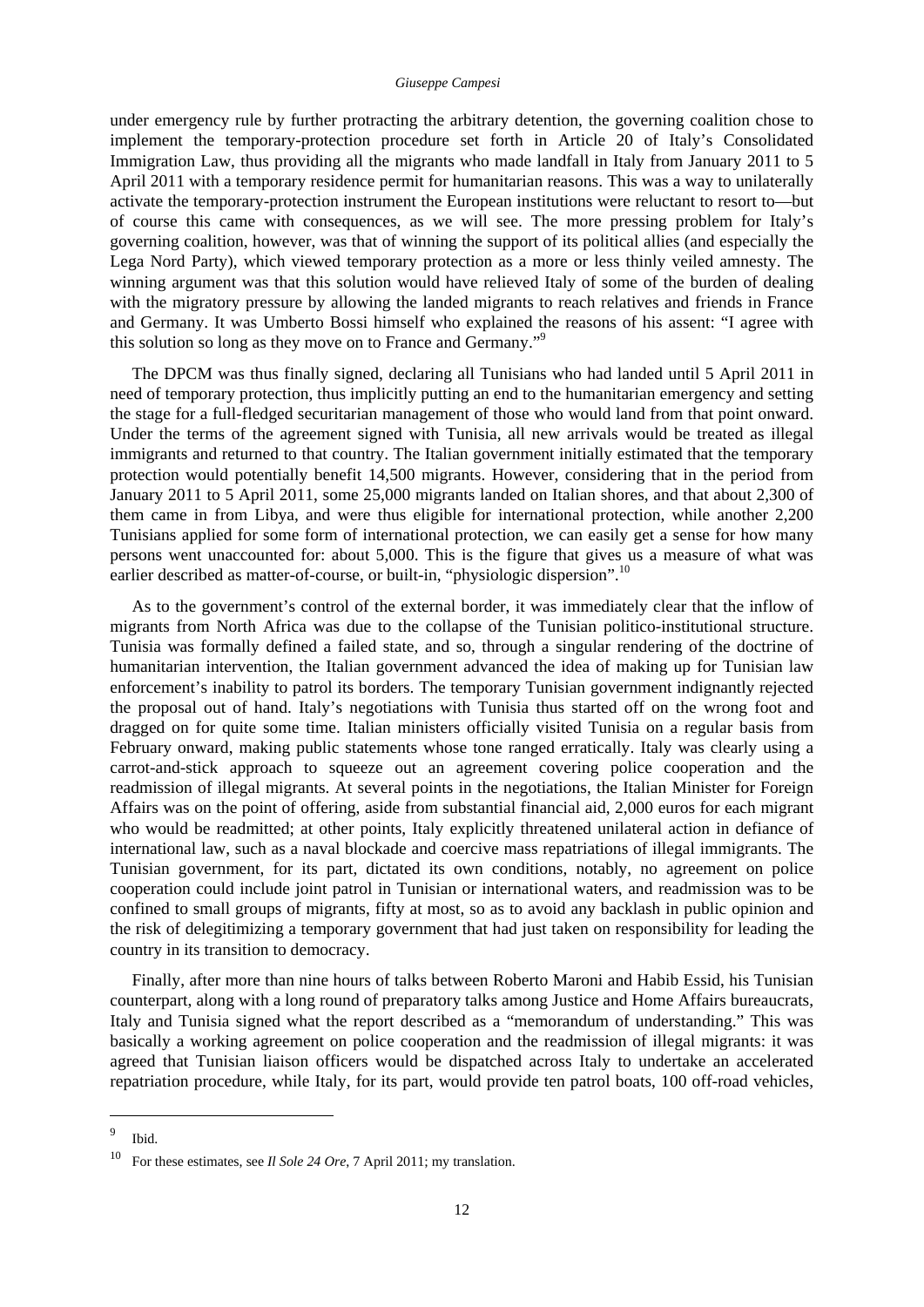and economic aid to the Tunisian government. As had previously happened with many other "informalized" international agreements on border control (Cassarino 2007), this working agreement was not ratified by the Italian Parliament, nor was it published in its government's official journal. As of this writing, the text has yet to be made public.

Repatriations got underway on April 8, with many special flights boarding thirty migrants at a time, escorted by a large contingent of police officers. The return procedure used is highly questionable from a legal standpoint, in the first place because the Italian government is abusing the so-called deferred refusal of entry (*respingimento differito*) established under Article 10 of Italy's Consolidated Immigration Law, providing that a refusal of entry can also be issued for illegal migrants who have crossed the border and have immediately thereafter been intercepted by the police in the so-called frontier zone. But when someone crossed the border weeks before and, as often happens, has already been sent to one or more of Italy's many temporary camps, the use of such deferred refusals of entry can no longer find a legal justification. By using this procedure, the Italian government is treating the whole of Lampedusa and the other temporary camps as an extraterritorial frontier zone where the migrant, despite being well inside the Italian territory, has never reached its "legal border" (Basaran 2008). The aim, again, is to avoid recourse to the regular return procedure, which under Directive 2008/115/EC allows the use of forced removal and administrative detention only as a measure of last resort, and after a voluntary-departure order has been issued. Indeed, under Article 2.2(a) of the same directive, member states may decide not to apply its provisions to illegal immigrants who are subject to a refusal of entry in accordance with Article 13 of the Schengen Border Code. Moreover, because each return flight sparks violent disorder, the police avoid informing migrants about any decision to return them to their countries of origin, keeping them in the dark about their final destination, thus denying them the right they have under Arts. 13 and 15 of the Schengen Border Code to appeal the refusal-of entry-decision.

The foregoing reconstruction brings out the deep ambiguity inherent in the Italian government's model for governing emergency, a model hovering between a politically expedient recourse to the language of humanitarian emergency and a securitarian practice clearly beyond the law and in open violation of the migrants' basic rights. But the Italian government's political opportunism was not the only driving force behind the securitization of the Lampedusa crisis: conspiring with that force was, to some extent, a reluctance on the part of the European institutions to seek a shared *political* solution to the crisis, a solution based on a broad political agreement acceptable to all the parties involved. More or less explicitly, the European institutions correspondingly forced a securitarian framing of the situation involving the North African migratory influx, thus legitimizing the language of policing and border control that political and institutional actors were using at the subnational level.

### **5. The Schengen Spirit**

Even though emergency powers at the European level do not compare to those enjoyed by member states, the Italian government used the EU as one of its main interlocutors from the beginning of the Lampedusa crisis. Under Directive 2001/55/CE, the European Commission can propose that the EU Council set up temporary protection by declaring a state of "humanitarian emergency," while at the same time regulating the distribution of refugees among member states. The Italian government's discursive strategy, with its recurrent reference to the idea of "humanitarian emergency," was clearly aimed at garnering the needed political consensus to activate European temporary protection, even though this goal was not explicitly stated at first but was only evoked by indirection, by referring to the need to set up some sort of "burden sharing" mechanism among member states.

The appeal to EU institutions was immediate, and as early as February 15, the European Commission received from the Italian government a formal request for financial and technical aid to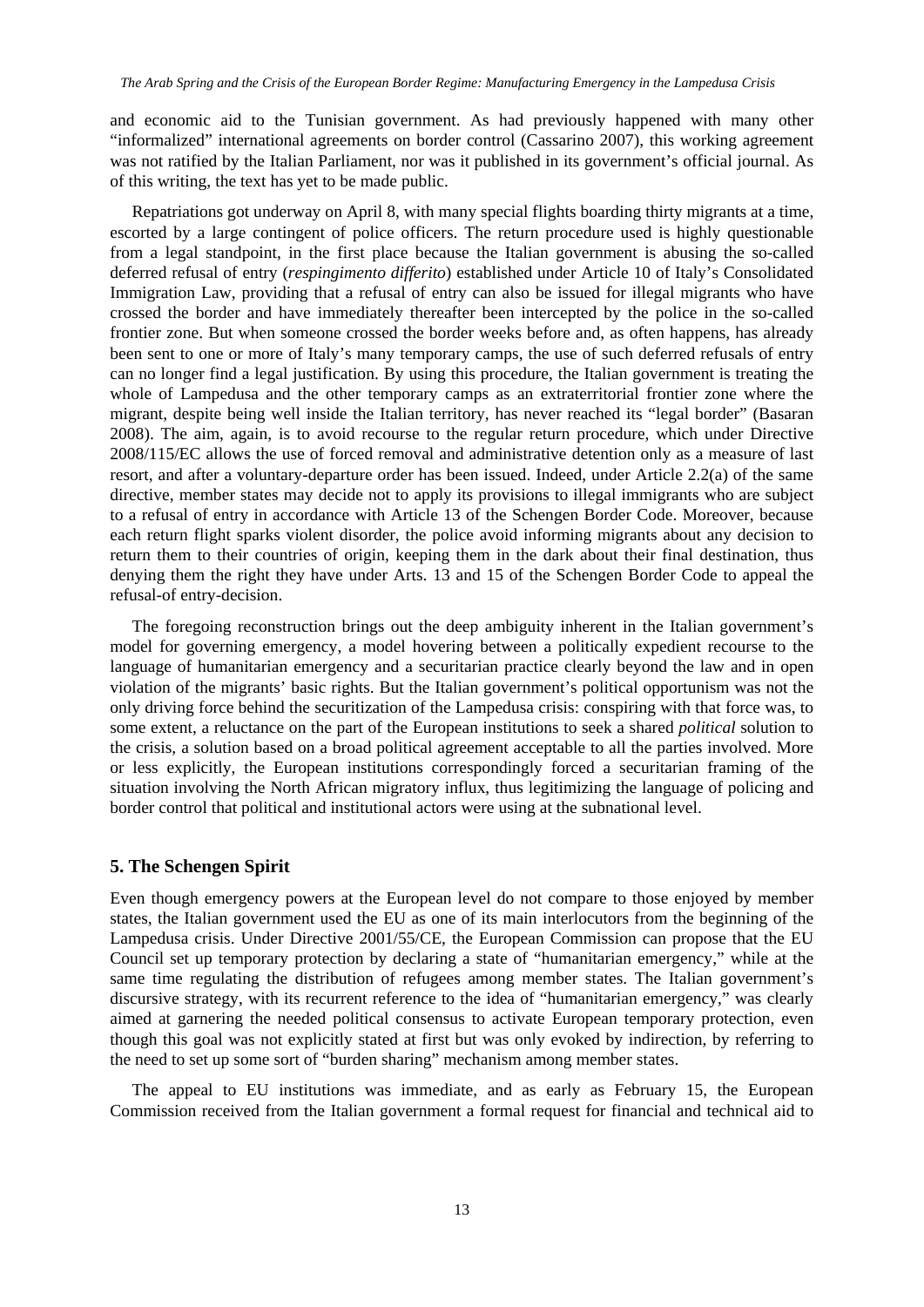deal with the emergency.<sup>11</sup> Speaking at a plenary session of the European Parliament, Cecilia Malmström, EU Commissioner for Home Affairs, proved receptive to Italy's requests by underscoring that the migrant inflow from North Africa "is a truly European issue," thus announcing a plan for technical and financial aid. At the same time, however, she expressed the Commission's rejection of the "humanitarian emergency" frame, inviting the Italian government to strengthen border control and repatriate the illegal immigrants from North Africa.<sup>12</sup> Echoing once more the Commission's intention to frame the inflow into Lampedusa as an ordinary case of illegal immigration to be handled by ordinary border-control measures, the Frontex agency said its HERMES joint operation would take the form of the ordinary joint operations carried out each year within the European Patrol Network rather than the form of its crisis-management, rapid-intervention team RABIT, which had been deployed in full force on the Greek-Turkish border from October 2010 to March 2011.

The subsequent institutional steps reinforced the initial framing. On February 24 a Justice and Home Affairs meeting was held that according is background notes was scheduled to discuss a range of policy issues related to migration, and to this agenda was added the issue of the EU's unwillingness to frame Lampedusa as an emergency, as Italy had requested. Member states offered to provide financial and technical aid to Italy but rejected any burden-sharing mechanism designed to distribute incoming migrants across the whole of Europe. Subsequently, during the extraordinary EU Council meeting of March 11, member states reiterated their support of southern EU countries, inviting the European Commission to lay out a plan for managing the migratory inflow more effectively:

The Member States most directly concerned by migratory movements require our concrete solidarity. The EU and the Member States stand ready to provide the necessary support as the situation evolves. The EU, in particular through the Frontex Hermes 2011 operation, will continue to closely monitor the impact of events on migratory movements both within and from the region. In particular, Member States are urged to provide further human and technical resources to Frontex, as required. The Commission is invited to make additional resources available. The European Council calls for rapid agreement to be reached on the regulation enhancing the agency's capabilities. (EU Council 2011a, 4)

There remarks were echoed in the "Council Conclusions" adopted following the EU Council meeting of March 25:

The European Council also looks forward to the presentation by the Commission of a Plan for the development of capacities to manage migration and refugee flows in advance of the June European Council. Agreement should be reached by June 2011 on the regulation enhancing the capabilities of Frontex. In the meantime the Commission will make additional resources available in support to the agency's 2011 Hermes and Poseidon operations and Member States are invited to provide further human and technical resources. The EU and its Member States stand ready to demonstrate their concrete solidarity to Member States most directly concerned by migratory movements and provide the necessary support as the situation evolves (EU Council 2011b, 10).

The true breaking point came with the Justice and Home Affairs meeting of 11 April 2011, when the Italian government, having issued the temporary-residence permit for humanitarian reasons under Article 20 of Italy's Consolidated Immigration Law, immediately proceeded to request European temporary protection in pursuance of Directive 2001/55/CE. The EU partners' reaction was resolute, firmly rejecting the request and calling for stronger border-control measures by the Italian authorities. Cecilia Malmström, the European Commissioner for Home Affairs, put it in this way: "The majority of EU countries believe that, although it could be considered in the future, still we are not on the point of using the temporary protection directive." And Gonzalo Rubalcaba, the Spanish Minister for Home

<sup>&</sup>lt;sup>11</sup> "The Italian Government requested assistance in strengthening the surveillance of the EU's external borders in the form of a Joint Operation. In addition, Italy requested a targeted risk analysis on the possible future scenarios of increased migratory pressure in the region in the light of recent political developments in North Africa and the possibility of the opening up of a further migratory front in the Central Mediterranean area" (Frontex Press Release, 16 February 2011).

<sup>&</sup>lt;sup>12</sup> Speech 11/106, 15 February 2011.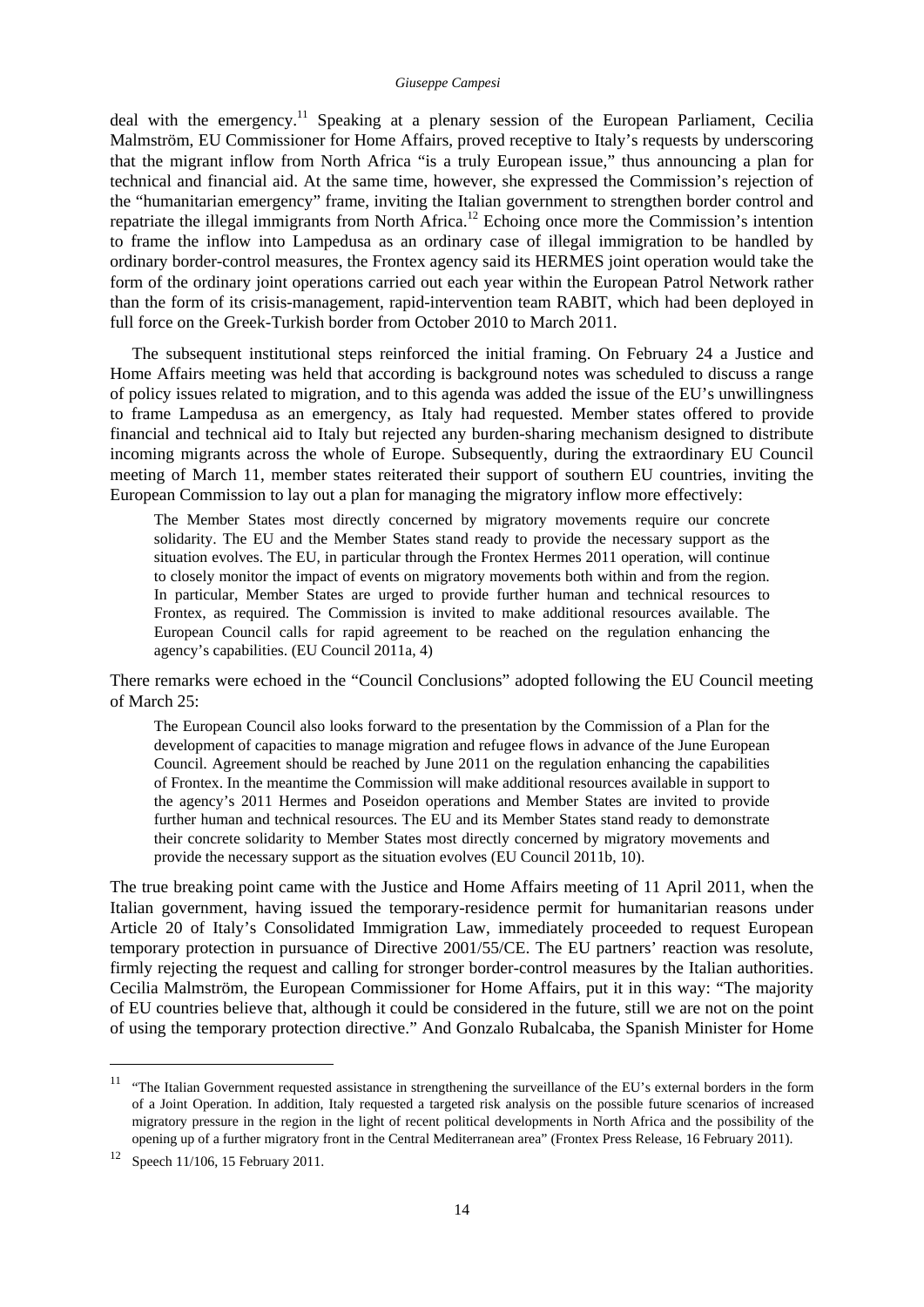Affairs, stated, "we cannot bring the solidarity clause into effect in this situation. Tunisian immigrants are illegal immigrants: they must be deported to Tunisia."<sup>13</sup>

The official conclusions of the EU Council were of course more veiled. On the one hand they reaffirmed the need

for genuine and concrete solidarity towards Member States most directly concerned by migratory movements and [the Council] calls on the EU and its Member States to continue providing the necessary support as the situation evolves, such as by assisting the local authorities of the most affected Member States in addressing the immediate repercussions of migratory flows on the local economy and infrastructure [...]. Considering the need for further resources to respond to the situation, the Council welcomes the intention of the Commission to mobilize supplementary funds that can be made available to Member States or FRONTEX at short notice when needed. (EU Council 2011c, 2)

On the other hand, it was also unambiguously emphasized, in these very conclusions, that the measures proposed for coping with the Euro-Mediterranean border-control regime in the short run were adequate, thus closing the door to any emergency framing of the situation:

The Council underlines that the measures mentioned in the paragraphs above represent the immediate answer to the crisis situation in the Mediterranean, but that it is also crucial to put in place a more long-term sustainable strategy to address international protection, migration, mobility and security in general, and taking also the secondary movements to other Member States into account. (EU Council 2011c, 3)

At the same time, the Italian government's unilateral decision to resort to temporary protection stirred up a bitter legal and political confrontation on the question of whether such protection was compatible with the Schengen *acquis*. At the Justice and Home Affairs meeting of 11 April 2011 Italy was explicitly accused of violating the "Schengen spirit." In the words of the German Minister for Home Affairs, Hans Peter Friederich:

We cannot accept that economic migrants come into Europe in vast numbers through Italy. We have taken note of the fact that Italians are issuing temporary-residence permits, in effect allowing illegal immigrants to travel across Europe. The French are strengthening their border controls, Austria is thinking about it. It is not in Europe's best interest if member states are forced to resume internal border controls. We hope the Italians will fulfill their obligations.<sup>14</sup>

It had been some time, by then, since the Schengen spirit had been a point around which to work out diplomatic relations between Italy and France. The Prefecture of the Alpes Maritimes had been "fencing" its border since January, denouncing the fact that some 3,000 undocumented Tunisians had illegally crossed over from Italy. In the meantime, Ventimiglia, the Italian town closest to the French border, had filled up with migrants camping out in the area around the train station and waiting for the right moment to elude the Gendarmerie's patrols on the other side. Under the Chambery bilateral readmission agreements (1997), Italy and France are each allowed to return illegal immigrants found in their own territory when it could be materially proved that they had transited through the other country. Needless to say, there have been many complaints on the Italian side about the way that French law-enforcement officials went about *materially* proving that Tunisian citizens had crossed into France from Italy.

When Italy accorded temporary protection to Tunisians, France not only challenged the residence permits issued under Article 20 of Italy's Consolidated Immigration Law—alleging that this was not in keeping with the Schengen *acquis*—but also announced that it would tighten its border security. France's Minister of the Interior, Claude Guénant, issued a *circualaire* calling for stricter enforcement of the entry conditions set forth in Article 5 of the Schengen Border Code (Regulation (EC) No.

<sup>13</sup> Quoted in *La Stampa*, 12 April 2011; my translation.

<sup>14</sup> Quoted in *Corriere della Sera*, 12 April 2011; my translation.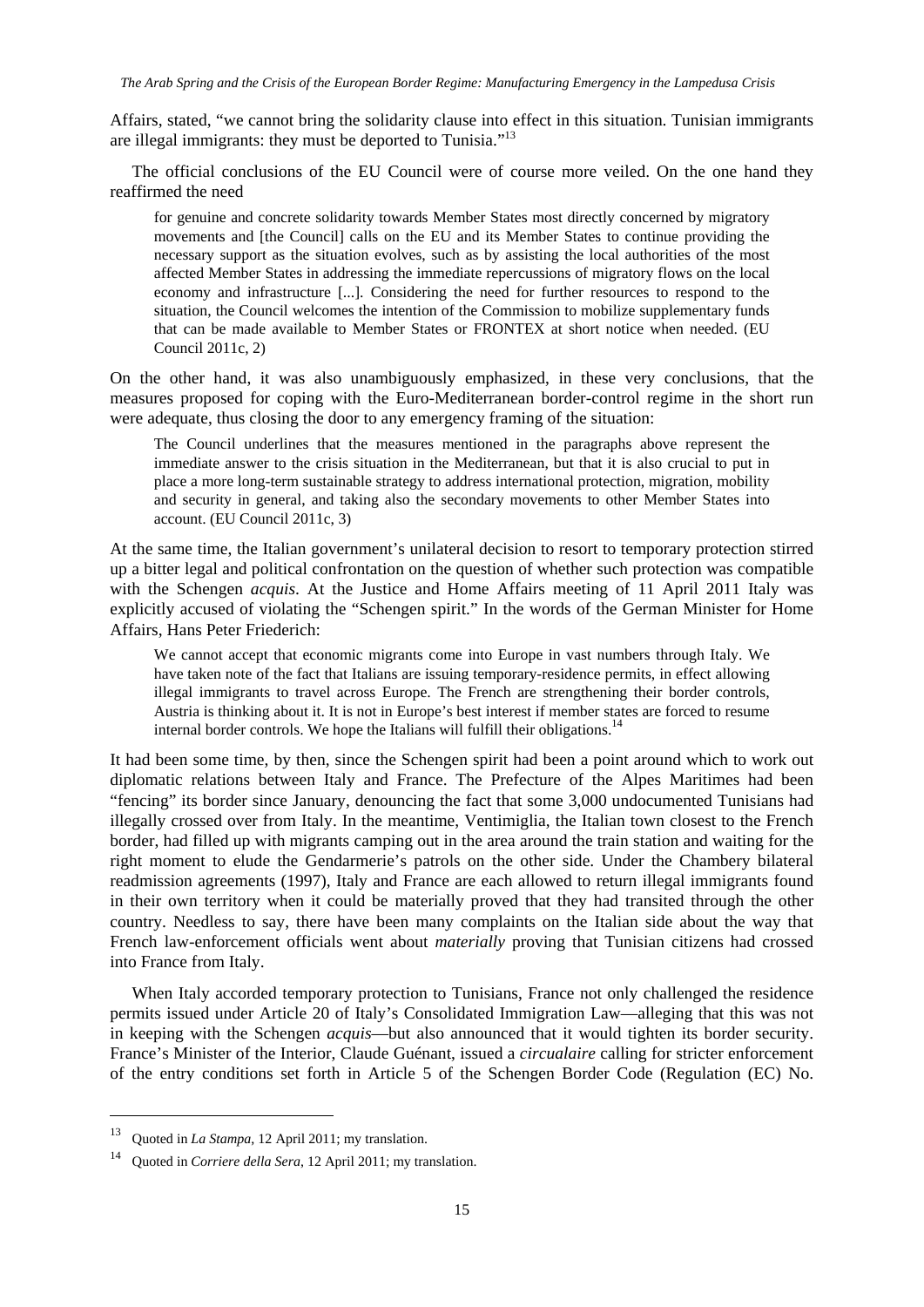562/2006), while declaring that border controls would be carried out *nonsystematically* (i.e., at random) under Article 21.a(iii) of the same code. Belgium, Austria, Germany, and Denmark announced similar measures on land and air borders, provoking a reaction on the Italian side, with senior government officials denouncing an openly hostile attitude and a clear violation of the Schengen rules on internal border checks. Once the confrontation cooled down, each member state was forced to acknowledge the legitimacy of the measures taken by the others, this in keeping with what the European Commission itself had often reiterated, declaring that "nonsystematic" border checks and Italy's temporary-protection measures were both legal.

As much as these measures may have stood on solid *legal* ground, they gave rise to political tensions that clearly made the Schengen system show some cracks, as the president of the EU Council, Herman van Rompuy, had to admit: "Neither Italy nor France have so far done anything illegal. That said, there is the risk of violating the *spirit* of the Schengen agreements."15 On the eve of the decision to bring Romania and Bulgaria into the Schengen Area—with Greece being regarded as the weak link in the European border regime, so much so that Frontex has been operating in full force along the Greek-Turkish border since October 2010—the tensions the Lampedusa crisis created among Italy and other member states (mainly France) became an occasion to officially propose that the Schengen Agreement be revisited.

On April 20 the Commission issued a draft communication on migration, eventually approved on May 4, then presented at the Justice and Home Affairs meeting of May 12 and fully discussed at a later meeting of 9 and 10 June 2011 and at the EU Council meeting of 24 June 2011. The communication—stressing how "weaknesses at some sections of the external border undermine confidence in the credibility of the Union's ability to control access to its territory, and undermine mutual trust"—contains a proposal to review the Schengen Agreement with the aim of further developing "a shared culture among national authorities," finding that to this end a "clear system for Schengen governance is needed." The Commission envisages a mechanism "to allow the Union to handle situations where either a Member State is not fulfilling its obligations to control its section of the external border, or where a particular portion of the external border comes under unexpected and heavy pressure due to external events" (European Commission 2011, 8). This new mechanism for implementing the Schengen Agreement was presented as a tool with which to avoid further tensions among member states acting unilaterally.

The idea was basically to bring into being an emergency-defining prerogative with which to legitimize any exceptions that EU institutions might make in following the standard set up under the Schengen Agreement. Even though this prerogative is presented as a "measure of last resort in order to face exceptional situations" (EU Council 2011d, 3), it essentially introduces a new form of frontier management, with a mobile external frontier that can move back and forth as circumstances require. Indeed, some member states, especially the southern and eastern ones, are formally regarded as weak links in external border control, undermining the "mutual trust" that should underlie the Schengen governance, and this new prerogative would make it possible to fashion these states into a proper buffer zone lying partly outside the Schengen system. It now looks like the role the North African countries have played until the Arab spring in making up the sanitary cordon providing security against illegal immigration along Europe's southern periphery may be taken up by countries like Italy and Greece, which accordingly appear poised to replace the North African countries in serving the function of providing the first line of defence, as it were, in protecting the safe area of freedom, security, and justice of "core" European countries.

<sup>15</sup> Quoted in *Avvenire*, 18 April 2011; my translation, italics added.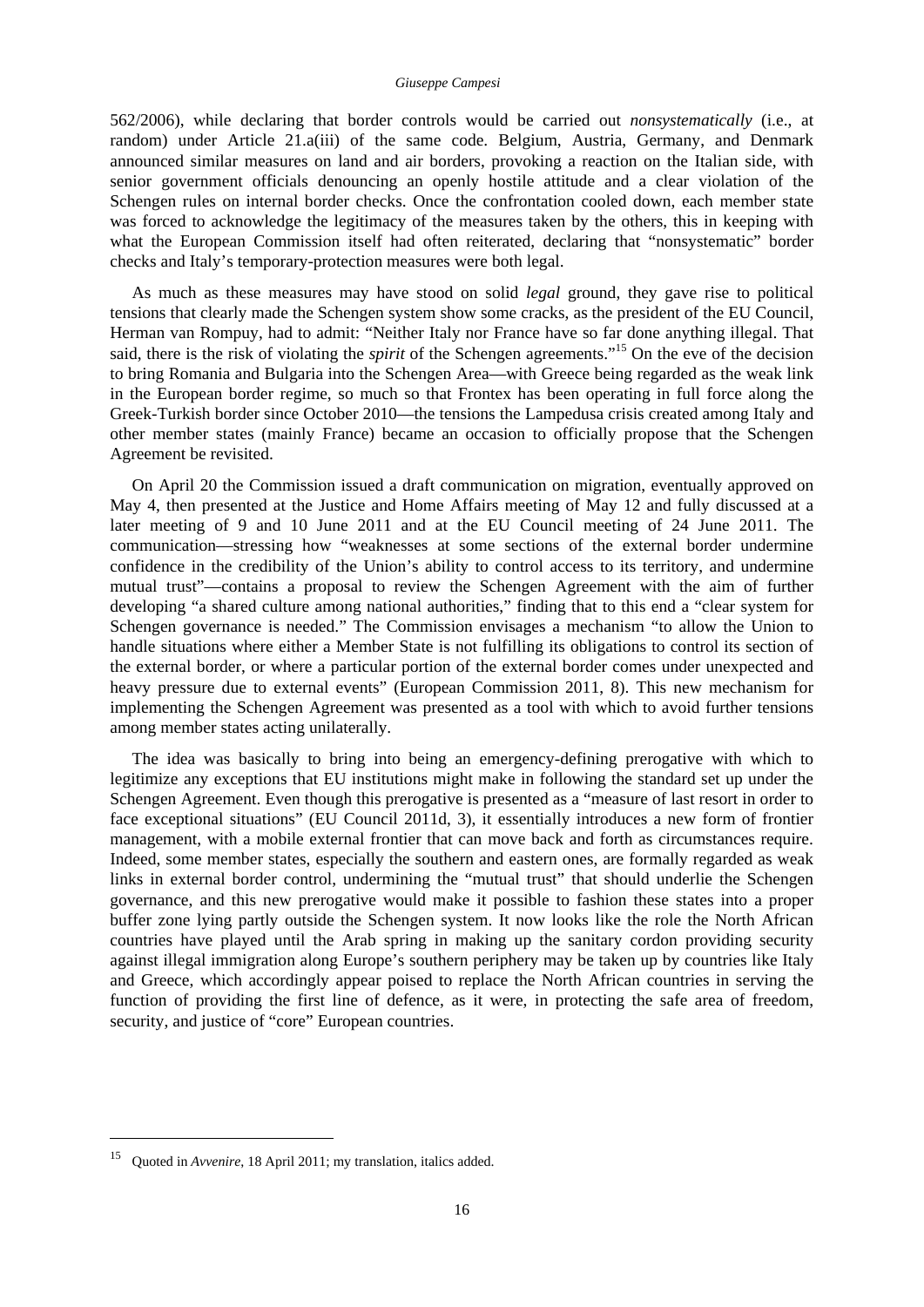#### **6. Conclusive Remarks: A New European Borderscape?**

The friction between the Italian government and the European institutions replicates a pattern that has become quite entrenched in the model on which basis the EU's external borders have been governed over the last decade. Which is to say that the member states with the greatest exposure to migratory flows have been ready to invoke states of emergency to obtain the European partners' technical and financial support, along with a broader sharing of responsibility, while the European institutions invite member states to manage the frontiers using the regular tools and procedures provided by European policy (see Carrera 2007). The push toward securitization in border control would thus seem to originate from the member states, with the European institutions playing the virtuous role of desecuritizing actors. The actual situation, however, paints a more complex tableau than a cursory reading of relations between national governments and European institutions would suggest.

The foregoing reconstruction illustrates the full complexity of the process through which migration in Europe is securitized. The causes lie as much in the variety of the actors involved, and the bitter conflicts that arise in connection with the prerogative to define emergency, as they lie in the complexity of the securitarian languages available. What makes Lampedusa an especially interesting case study is its showing how the securitization process can be enriched through a broad approach that does not just analyze securitarian *discourse* but also closely investigates securitarian *practices*. Indeed, the two main political actors in this crisis, namely, the Italian government and the European institutions, have expressed themselves in language that appears to contradict a securitarian logic strictly construed, leaving that logic to the subnational political actors alone. On a national level, the Italian government has made explicit recourse to the humanitarian-emergency frame, using a language whose effect should at least theoretically have been that of desecuritizing the crisis; on the European level, by contrast, the language used was that of regular border control, with an invitation not to take an alarmist attitude, in keeping with the policy advocated by the UNHCR. But if we consider these discursive strategies in connection with what the practices were on the ground, we can appreciate how both strategies have had a clearly securitizing outcome, prompting the creation of an emergency proper that has legitimized practices falling outside the regular legal and political framework, and this emergency is destined to reshape the way European borders are governed.

That this is a matter of strategy can be appreciated by noting that the Italian government has been consistent in making ambiguous its use of language by which to evoke the idea of emergency. Indeed, on the one hand, the government made an instrumental use of the humanitarian-emergency paradigm, seeking to involve the European partners in managing the crisis and urging local government administrations to accept violations of their regular decision-making procedures, but at the same time, in the shadows of the rhetoric of humanitarian emergency, the attempt was to present as legitimate an emergency-management practice in open violation of constitutional principles, severely undercutting the migrants' basic rights and freedoms. By coopting the humanitarian-protection paradigm, the Italian government managed to transform so-called human security into a powerful securitization tool, all the more deceptive considering that it brings into being the paradox whereby the need to protect migrants goes through a violation of their basic rights.

As we've seen, the European institutions have responded from the outset by rejecting the Italian government's emergency rhetoric, choosing to instead speak the language of the ordinary control of irregular migration. In this way, the European institutions invited the Italian authorities to assume responsibility for the ongoing crisis, all the while making nothing of the desecuritizing potential that was after all present in the humanitarian rhetoric espoused by Minister Maroni. The migrants coming in from Tunisia were thus being treated without distinction from economic migrants, through a frame that inevitably encouraged their criminalization and also reinforced, however much unwittingly, the push exerted at the subnational level toward a firmer securitization of the crisis. The European partners' essentially securitarian attitude was ultimately reaffirmed in the debate that opened up on the question of how to go about reforming the Schengen system's governance model, where the main concern was with putting in place a more effective mechanism for protecting the European area of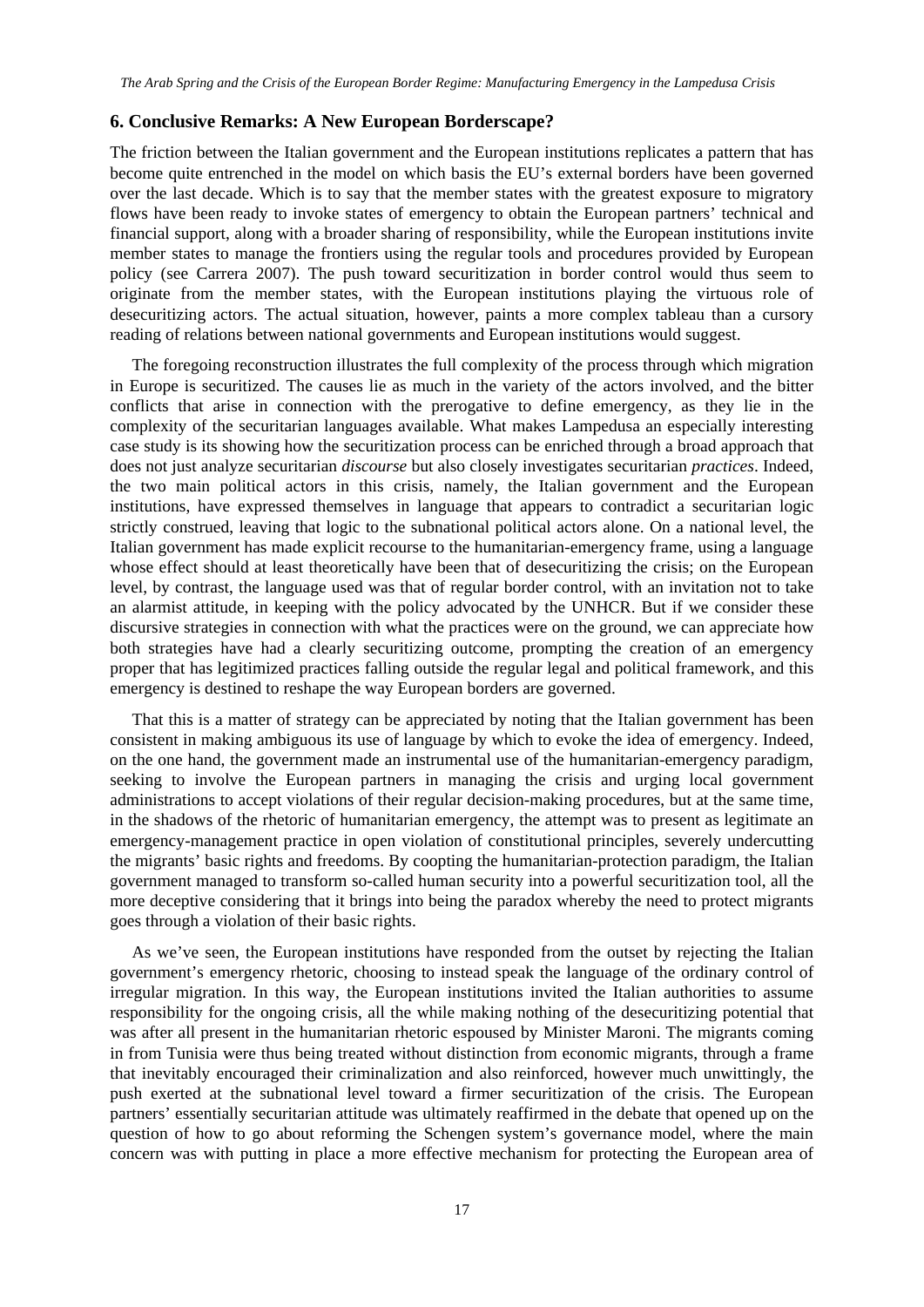freedom, security, and justice in times when sociopolitical unrest on Europe's periphery escalates beyond control.

Europe's border-regime crisis seems to accordingly have prodded member states into a more attentive reflection on the fine line between the rule and the exception when it comes to governing migration, setting in motion a reform process whose outcome will be that of reframing the member states' sovereign prerogative to each define emergency in migration policy. The existing system amounted to an odd mishmash where the powers retained by member states—especially in dealing with issues of public order and security—operated under the politico-legal restrictions that European law has imposed on unilateral action: it proved inadequate in protecting European borders when the older system broke down through a long practice of delocalizing border control along the Mediterranean's southern shore, a practice that set off a fierce politico-institutional conflict among Italy, the other member states, and the European institutions. Although it is still not entirely clear how this conflict will be resolved, the basic directions it can take are essentially two, for on the one hand the European Commission is pursuing an ambitious plan to assume the sovereign prerogative to define emergency, setting up an institutional mechanism that would limit the member states' ability to unilaterally act in matters of migration policy, while on the other hand the member states are pushing for greater flexibility in invoking the power to unilaterally reactivate internal border controls, so as to be able to promptly respond to migratory crises that could emerge along Europe's external borders, the idea being to filter incoming migration through an additional border-control layer at the heart of the Schengen space.

The likely outcome of this reform process seems to be precisely that of a complex redefinition of what William Walters (2004; 2006) calls the European borderscape: an open, fluid space defined by borders contingent on circumstances and liable to change accordingly. What can be observed is how this changeful border topography is functional to the creation of a securitarian filter governed on the basis of an incremental model that puts stronger and stronger legal guarantees in place as we move in toward the centre of the European area of freedom, security, and justice—a model that, conversely, progressively strips these guarantees away as we move out toward the periphery. In this way, the EU's peripheral countries wind up operating alongside nearby third countries in making up a securitarian cordon where legality is only partial: this time around the cordon lies *within* the European space, a space that, as the occasion requires, may be excluded from the core countries' area of freedom, security, and justice for the purpose of confining to the periphery the irregular-migration filtering function the nearby third countries cannot perform.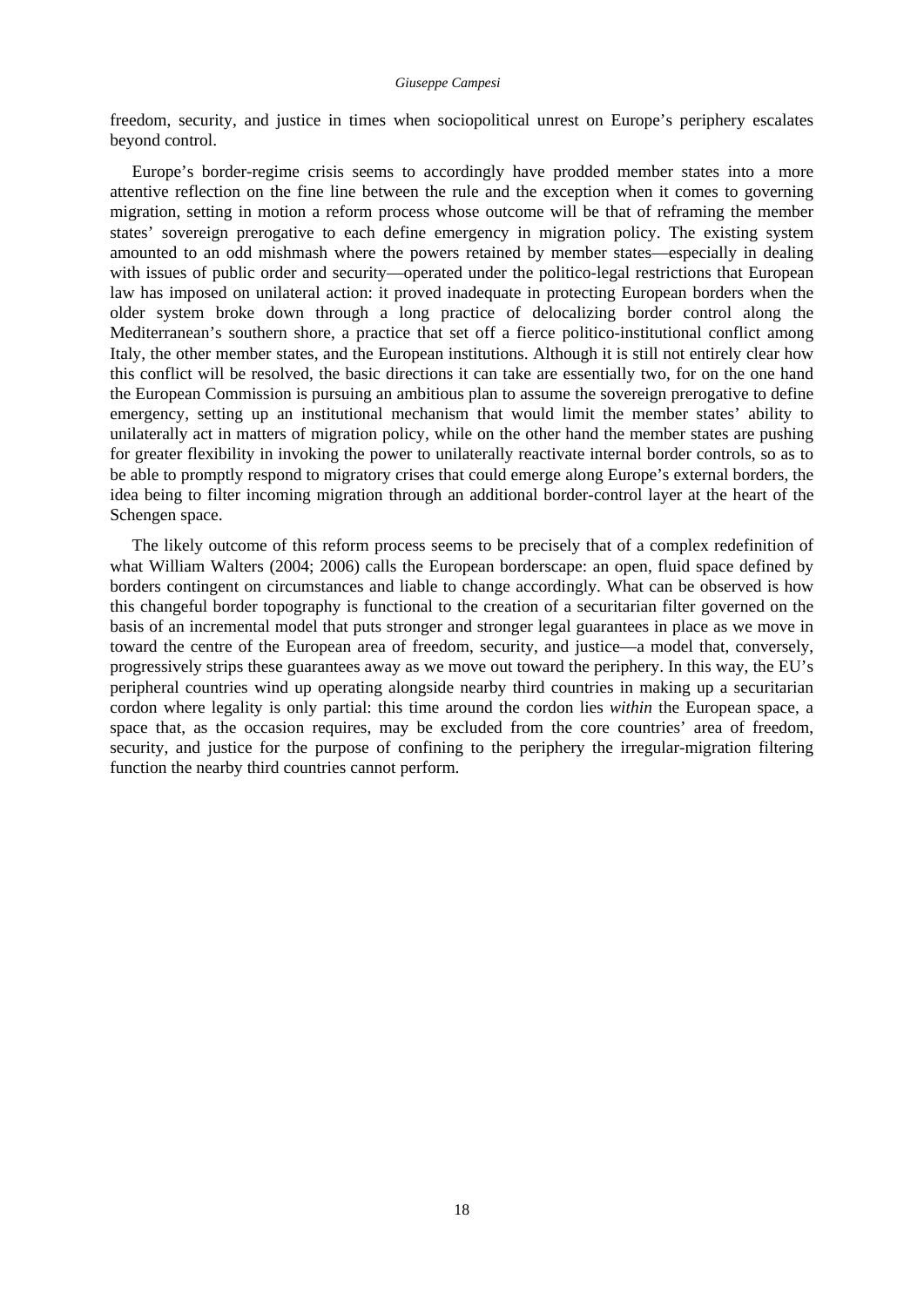#### **References**

Agamben, Giorgio. 1995. Homo sacer: *Il potere sovrano e la nuda vita*. Turin: Einaudi.

- ———. 1996. *Mezzi senza fine: Note sulla politica*. Turin: Bollati e Boringhieri.
- ———. 2003. *Stato d'eccezione: Homo sacer II*. Turin: Bollati e Boringhieri.
- ———. 2006. *Che cos'è un dispositivo?* Rome: Nottetempo.
- Balzacq, Thierry. 2005. "The Three Faces of Securitization: Political Agency, Audience and Context." *European Journal of International Relations* 11, no. 2: 171–201.
	- ———. 2011. "A Theory of Securitization: Origins, Core Assumptions and Variations." In *Securitization Theory: How Security Problems Emerge and Dissolve*, ed. Thierry Balzacq, 1–30. London: Routledge.
- Basaran, Tugba. 2008. "Security, Law, Borders: Spaces of Exclusion." *International Political Sociology* 2: 339–54.
- Bigo, Didier. 2002. "Security and Immigration: Toward a Critique of the Government of Unease." *Alternatives* 27: 63–92.
- ———. 2006. "Globalized (in)Security: The Field and the Ban-Opticon." In *Illiberal Practices of Liberal Regimes: The (in)Security Games*, 5–49. Paris: L'Harmattan.
- Bonaccorsi, Emanuele. 2009. Potere assoluto: La protezione civile ai tempi di Bertolaso. Rome: Edizioni Alegre.
- Buzan, Barry, Ole Wæver , and Jaap de Wilde. 1998. *Security: A New Framework for Analysis*. London: Lynne Rienner Publishers.
- Carrera, Sergio. 2007. "The EU Border Management Strategy FRONTEX and the Challenges of Irregular Immigration in the Canary Islands." CEPS Working Document. Brussels.
- Cassarino, Jean-Pierre. 2007. "Informalising Readmission Agreements in the EU Neighbourhood." *The International Spectator* 42, no. 2: 179–96.
- Ceyhan, Ayse, and Anastassia Tsoukal. 2002. "The Securitization of Migration in Western Societies: Ambivalent Discourses and Policies." *Alternatives* 27: 21–39.
- Deleuze, Gil. 1991. "What Is a Dispositif?" In *Michel Foucault: Philosopher*, by Timothy J. Armstrong, 159–68. New York: Routledge.
- Doty, Lynn Roxanne. 1998."Immigration and the Politics of Security." *Security Studies* 8, no.2: 71-93.
- European Commission. 2011. "Communication on Migration." Brussels, 4 May 2011 (COM(2011) 248 final).
- EU Council. 2011a. "Extraordinary Council of European Union Declaration." Brussels, 20 April 2011 (EUCO 7/1/11).
	- ———. 2011b. "Council Conclusions." Brussels, 25 March 2011 (EUCO 10/11).
	- ———. 2011c. "Council Conclusions on the Management of Migration from the Southern Neighbourhood." 3081st Justice and Home Affairs Council meeting. Luxembourg, 11 and 12 April 2011.
- ———. 2011d. "Council Conclusions on Borders, Migration and Asylum Stocktaking and the Way Forward." 3096th Justice and Home Affairs Council meeting. Luxembourg, 9 and 10 June 2011.
- De Larrinaga, Miguel, and Marc G. Doucet. 2008. "Sovereign Power and the Biopolitics of Human Security." *Security Dialogue* 39, no. 5: 517–37.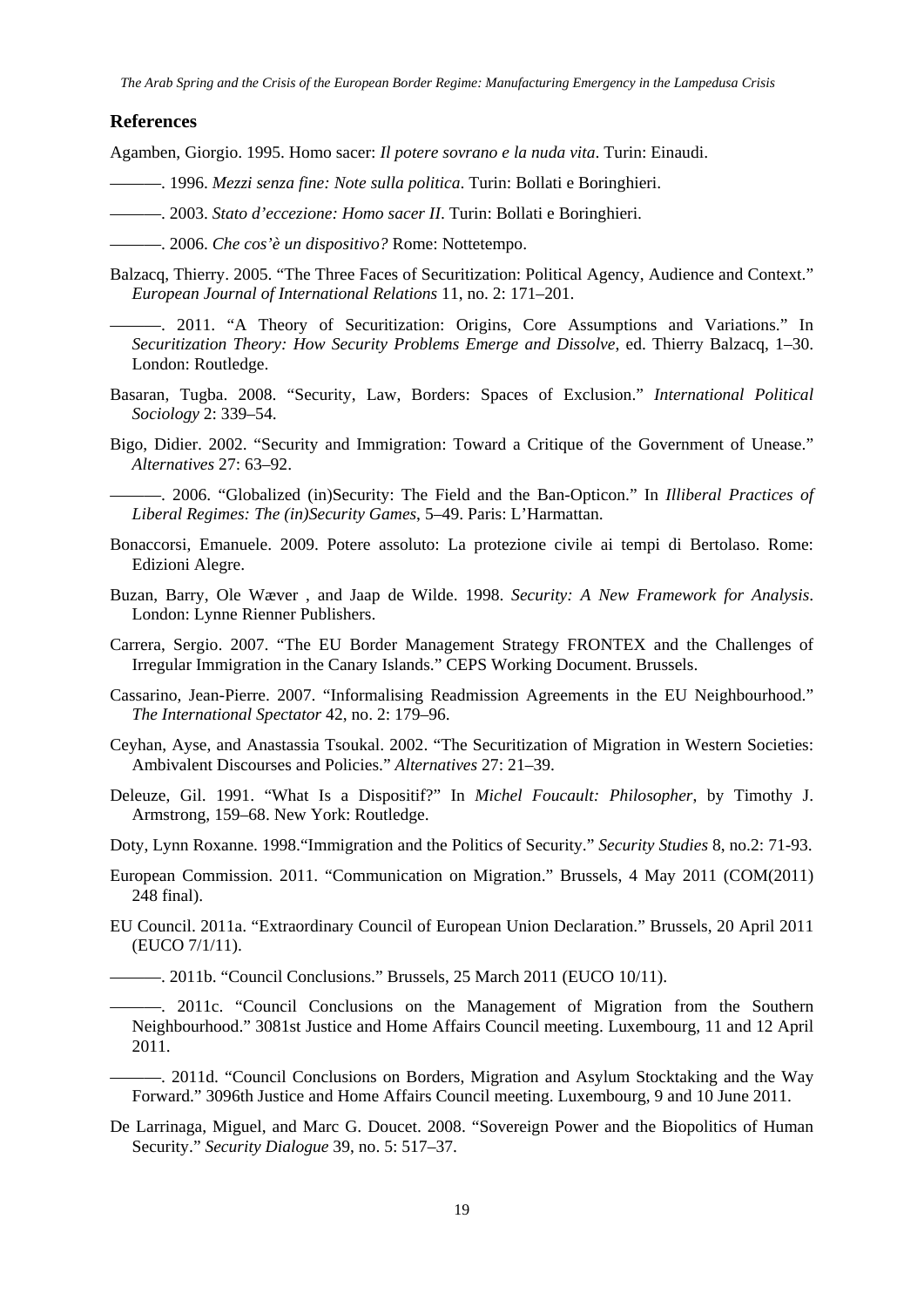- Ferejohn, John, and Pasquale Pasquino. 2004. "The Law of the Exception: A typology of Emergency Powers." *International Journal of Constitutional Law* 2, no. 2: 210–239.
- Fioritto, Alfredo. 2008. L'amministrazione dell'emergenza tra autorità e garanzie. Bologna: Il Mulino.
- Floyd, Rita. 2007. "Human Security and the Copenhagen School's Securitization Approach: Conceptualizing Human Security as a Securitizing Move." *Human Security Journal* 5: 38–49.
- Foucault, Michel. 1977. "Le jeu de Michel Foucault." In *Dits et Écrits*, vol. 2, pp. 298–329. Paris: Gallimard, 1994.
- Frontex. 2009. "Annual Report." Warsaw.
- Guild, Elspeth. 2009. *Security and Migration in the 21st Century*. Cambridge: Polity Press.
- Huysmans, Jef. 2000. "The European Union and the Securitization of Migration." *Journal of Common Market Studies* 38, no. 5: 751–77.
- ———. 2006. The Politics of Insecurity: Fear, Migration and Asylum in the EU. London: Routledge.
- Karyotis, Georgios. 2007. "European Migration Policy in the Aftermath of September 11." *Innovation: The European Journal of Social Science Research* 20, no. 1: 1–17.
- Krause, Keith, and Michael C. Williams. 1996. "Broadening the Agenda of Security Studies: Politics and Methods." *Mershon International Studies Review* 40, no. 2: 229–54.
- McDonald, Matt. 2008. "Securitization and the Construction of Security." *European Journal of International Relations* 14, no. 4: 563–87.
- Ministero dell'Interno. 2010. "Iniziative dell'Italia: Sicurezza, immigrazione e asilo." Rome.
- Van Munster, Rens. 2009. "Securitizing Immigration: The Politics of Risk in the EU." London: Palgrave MacMillan.
- Neal Andrew, W. 2009. "Securitization and Risk at the EU Border: The Origins of FRONTEX." *Journal of Common Market Studies* 47, no. 2: 333–56.
- Neocleous, Mark. 2006. "The Problem with Normality: Taking Exception to 'permanent emergency.'" *Alternatives* 31, no. 2: 1–20.
- Saint-Bonnet, François. 2001. *L'état d'exception*. Paris: Presses Universitaire de France.
- Schmitt, Carl. 1921. *Die Diktature, Duncker & Humblot*. Munich and Leipzig.
- Smith, Steve. 1999. "The Increasing Insecurity of Security Studies: Conceptualizing Security in the Last Twenty Years." *Contemporary Security Policy* 20, no. 3: 72–101.
- Stritzel, Holger. 2007. "Towards a Theory of Securitization: Copenhagen and Beyond." *European Journal of International Relations* 13, no. 3: 357–83.
- Vassallo Paleologo, Fulvio. 2011. "Lampedusa, Mineo, Manduria: Detenzione arbitraria e violazione dei diritti dei migranti." *Melting Pot* 28 March 2011, [http://www.meltingpot.org/articolo16566.html \(a](http://www.meltingpot.org/articolo16566.html)ccessed 6 June 2011).
- Waever, Ole. 1995. "Securitization and Desecuritization." In *On Security*, ed. Ronnie D. Lipschuts, 46–86. New York: Columbia University Press.
- Walters, William. 2004. "The Frontiers of the European Union: A Geostrategic Perspective." *Geopolitics* 9, no. 3: 674–98.
	- ———. 2006. "Border/Control." *European Journal of Social Theory* 9, no. 2: 187–203.
- Williams, Michael C. 2003. "Words, Images, Enemies: Securitization and International Politics." *International Studies Quarterly* 47, no. 4: 511–31.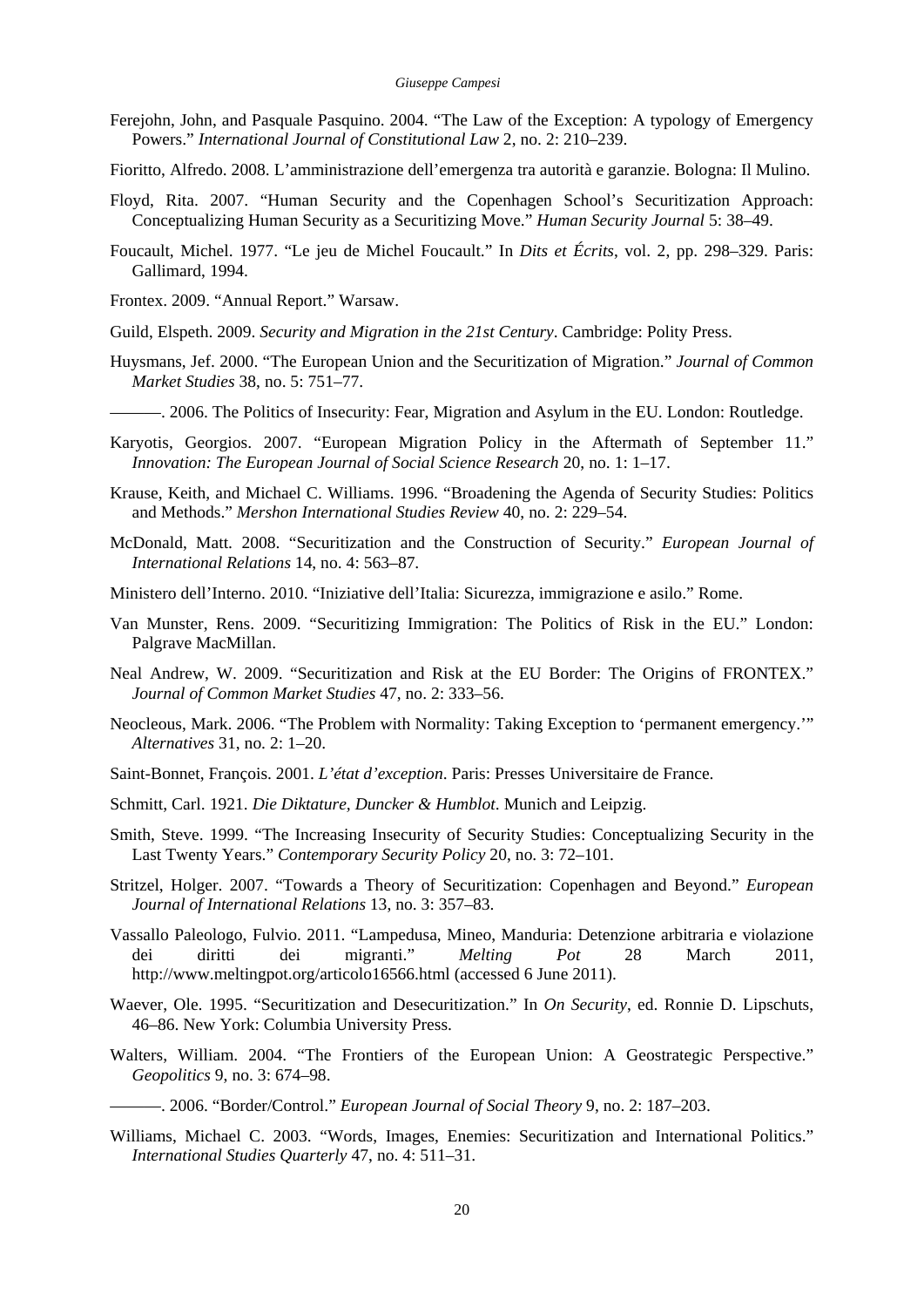# **Author contacts:**

# **Giuseppe Campesi**  University of Bari "Aldo Moro" Dipartimento di Filosofia, Letteratura, Storia, e Scienze Sociali Corso Italia 23 70121 Bari Email: [giuseppe.campesi@gmail.com](mailto:giuseppe.campesi@gmail.com)